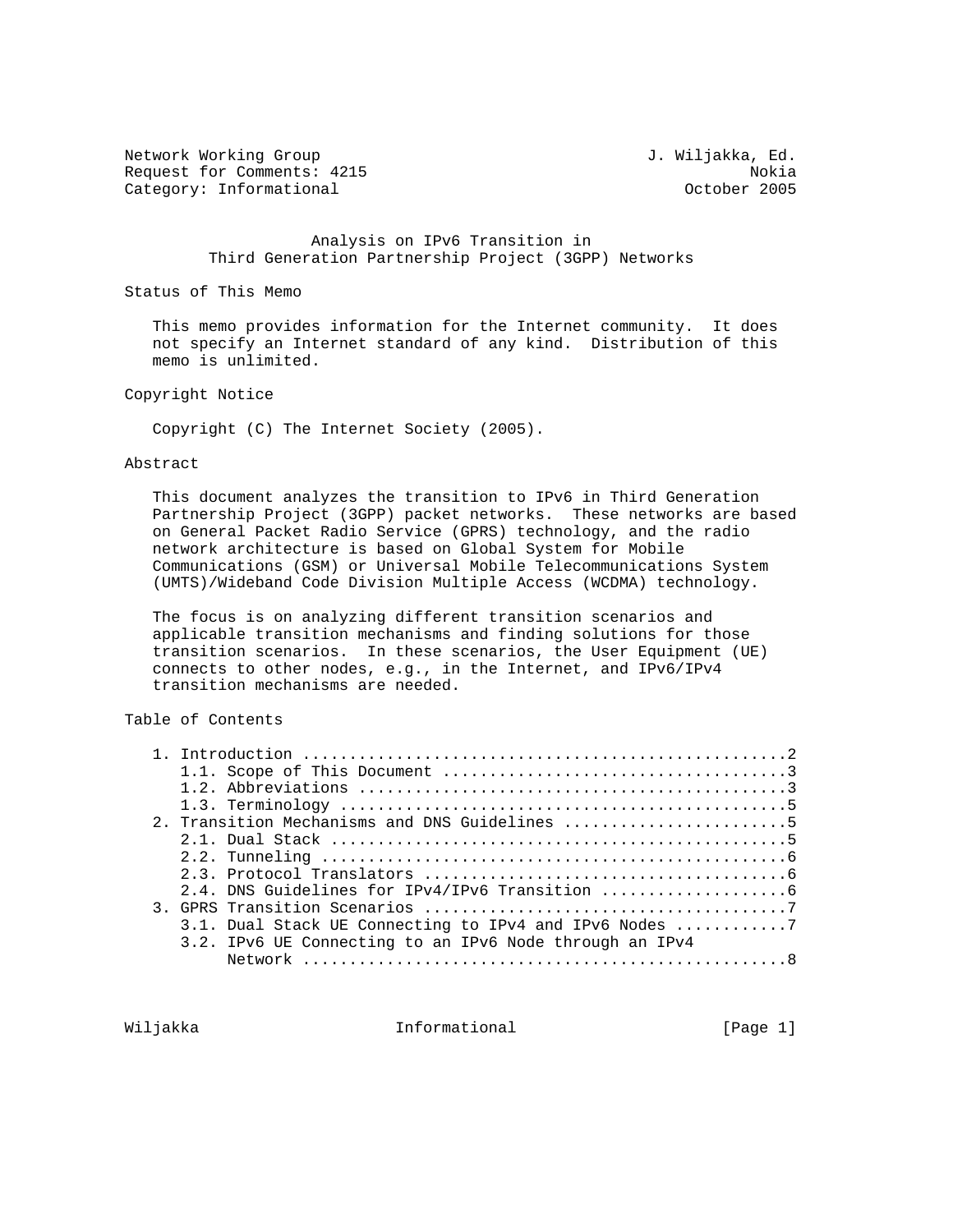| 3.2.1. Tunneling Inside the 3GPP Operator's Network  9                           |
|----------------------------------------------------------------------------------|
| 3.2.2. Tunneling Outside the 3GPP Operator's Network 10                          |
| 3.3. IPv4 UE Connecting to an IPv4 Node through an IPv6                          |
|                                                                                  |
| 3.4. IPv6 UE Connecting to an IPv4 Node 11                                       |
|                                                                                  |
|                                                                                  |
| 4.1. UE Connecting to a Node in an IPv4 Network through IMS 12                   |
| 4.2. Two IPv6 IMS Connected via an IPv4 Network $\ldots \ldots \ldots \ldots 15$ |
| 5. About 3GPP UE IPv4/IPv6 Configuration 15                                      |
|                                                                                  |
|                                                                                  |
|                                                                                  |
|                                                                                  |
|                                                                                  |
|                                                                                  |
|                                                                                  |
|                                                                                  |

# 1. Introduction

 This document describes and analyzes the process of transition to IPv6 in Third Generation Partnership Project (3GPP) General Packet Radio Service (GPRS) packet networks [3GPP-23.060], in which the radio network architecture is based on Global System for Mobile Communications (GSM) or Universal Mobile Telecommunications System (UMTS)/Wideband Code Division Multiple Access (WCDMA) technology.

 This document analyzes the transition scenarios that may come up in the deployment phase of IPv6 in 3GPP packet data networks.

 The 3GPP network architecture is described in [RFC3314], and relevant transition scenarios are documented in [RFC3574]. The reader of this specification should be familiar with the material presented in these documents.

 The scenarios analyzed in this document are divided into two categories: general-purpose packet service scenarios, referred to as GPRS scenarios in this document, and IP Multimedia Subsystem (IMS) scenarios, which include Session Initiation Protocol (SIP) considerations. For more information about IMS, see [3GPP-23.228], [3GPP-24.228], and [3GPP-24.229].

GPRS scenarios are the following:

- Dual Stack User Equipment (UE) connecting to IPv4 and IPv6 nodes
- IPv6 UE connecting to an IPv6 node through an IPv4 network
- IPv4 UE connecting to an IPv4 node through an IPv6 network
- IPv6 UE connecting to an IPv4 node

Wiljakka **Informational** Informational [Page 2]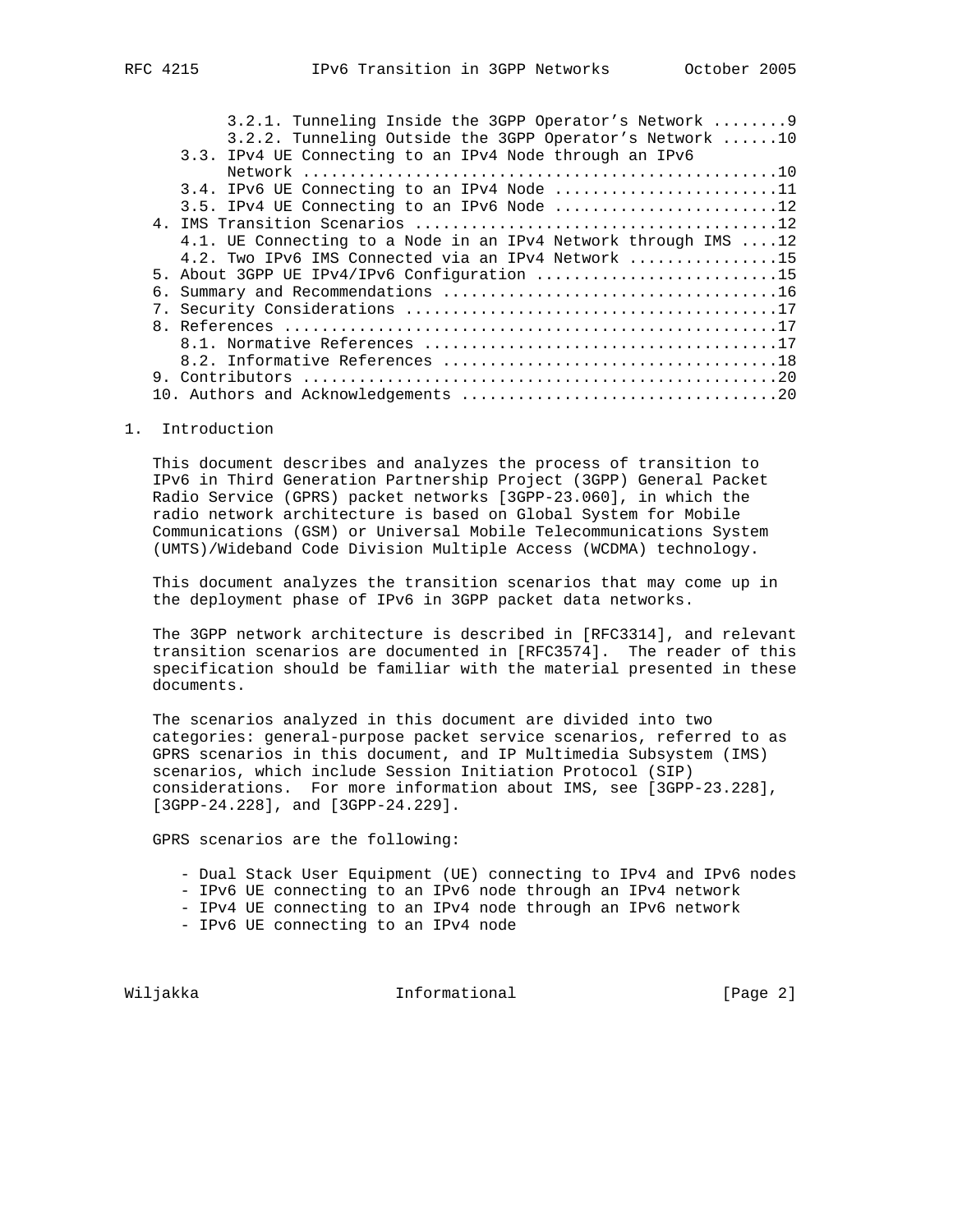IMS scenarios are the following:

 - UE connecting to a node in an IPv4 network through IMS - Two IPv6 IMS connected via an IPv4 network

 The focus is on analyzing different transition scenarios and applicable transition mechanisms and finding solutions for those transition scenarios. In the scenarios, the User Equipment (UE) connects to nodes in other networks, e.g., in the Internet, and IPv6/IPv4 transition mechanisms are needed.

# 1.1. Scope of This Document

 The scope of this document is to analyze the possible transition scenarios in the 3GPP-defined GPRS network in which a UE connects to, or is contacted from, another node on the Internet. This document covers scenarios with and without the use of the SIP-based IP Multimedia Core Network Subsystem (IMS). This document does not focus on radio-interface-specific issues; both 3GPP Second and Third Generation radio network architectures (GSM, Enhanced Data rates for GSM Evolution (EDGE) and UMTS/WCDMA) will be covered by this analysis.

 The 3GPP2 architecture is similar to 3GPP in many ways, but differs in enough details that this document does not include these variations in its analysis.

 The transition mechanisms specified by the IETF Ngtrans and v6ops Working Groups shall be used. This memo shall not specify any new transition mechanisms, but only documents the need for new ones (if appropriate).

1.2. Abbreviations

Wiljakka **Informational** Informational [Page 3]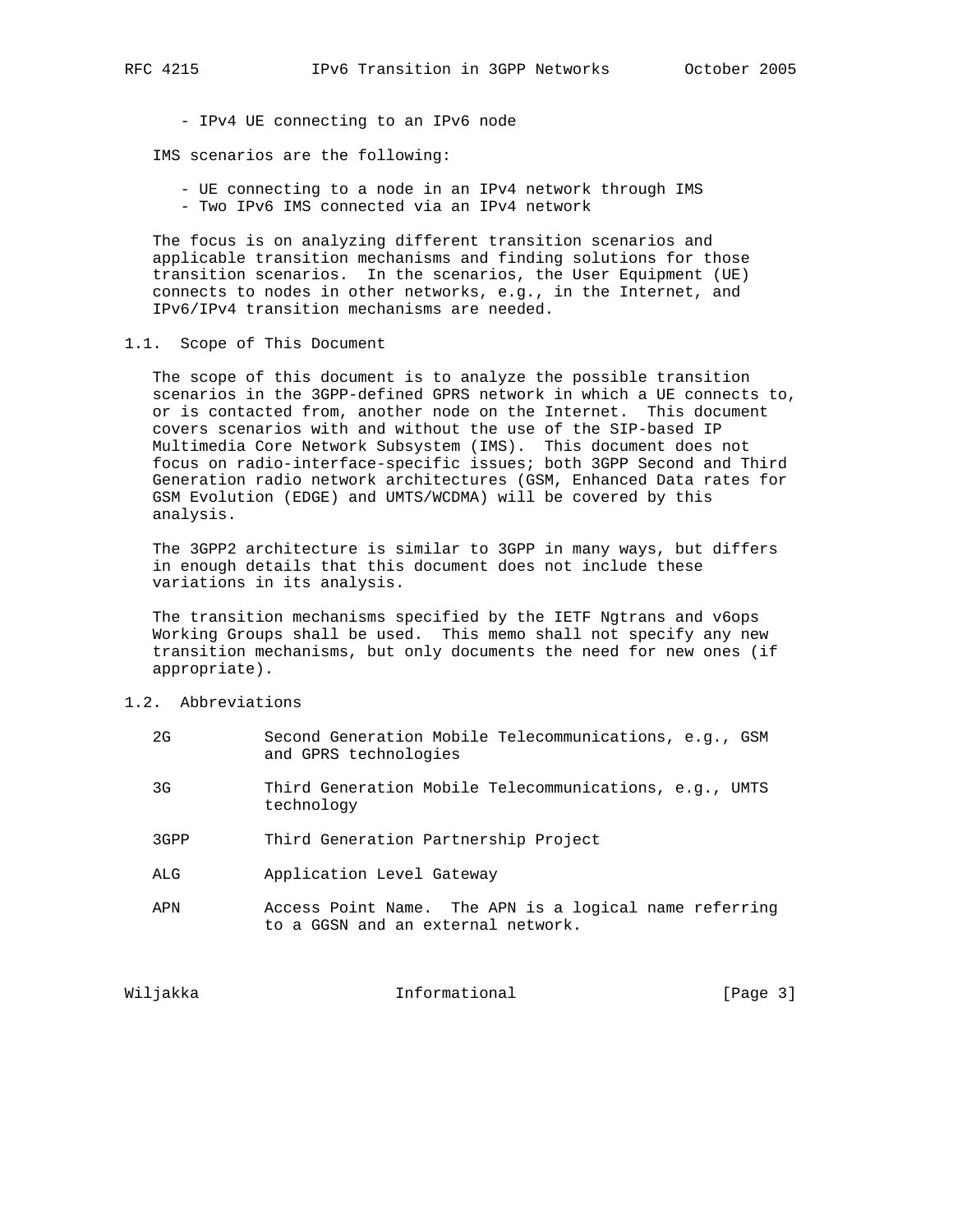| CSCF       | Call Session Control Function (in 3GPP Release 5 IMS)                                   |
|------------|-----------------------------------------------------------------------------------------|
| DNS        | Domain Name System                                                                      |
| EDGE       | Enhanced Data rates for GSM Evolution                                                   |
| GGSN       | Gateway GPRS Support Node (default router for 3GPP User<br>Equipment)                   |
| GPRS       | General Packet Radio Service                                                            |
| GSM        | Global System for Mobile Communications                                                 |
| HLR        | Home Location Register                                                                  |
| IMS        | IP Multimedia (Core Network) Subsystem, 3GPP Release 5<br>IPv6-only part of the network |
| ISP        | Internet Service Provider                                                               |
| NAT        | Network Address Translation                                                             |
| NAPT-PT    | Network Address Port Translation - Protocol Translation                                 |
| NAT-PT     | Network Address Translation - Protocol Translation                                      |
| $PCO-IE$   | Protocol Configuration Options Information Element                                      |
| <b>PDP</b> | Packet Data Protocol                                                                    |
| PPP        | Point-to-Point Protocol                                                                 |
| SDP        | Session Description Protocol                                                            |
| SGSN       | Serving GPRS Support Node                                                               |
| SIIT       | Stateless IP/ICMP Translation Algorithm                                                 |
| SIP        | Session Initiation Protocol                                                             |
| UE         | User Equipment, e.g., a UMTS mobile handset                                             |
| UMTS       | Universal Mobile Telecommunications System                                              |
| WCDMA      | Wideband Code Division Multiple Access                                                  |
|            |                                                                                         |

Wiljakka Informational [Page 4]

B2BUA Back-to-Back User Agent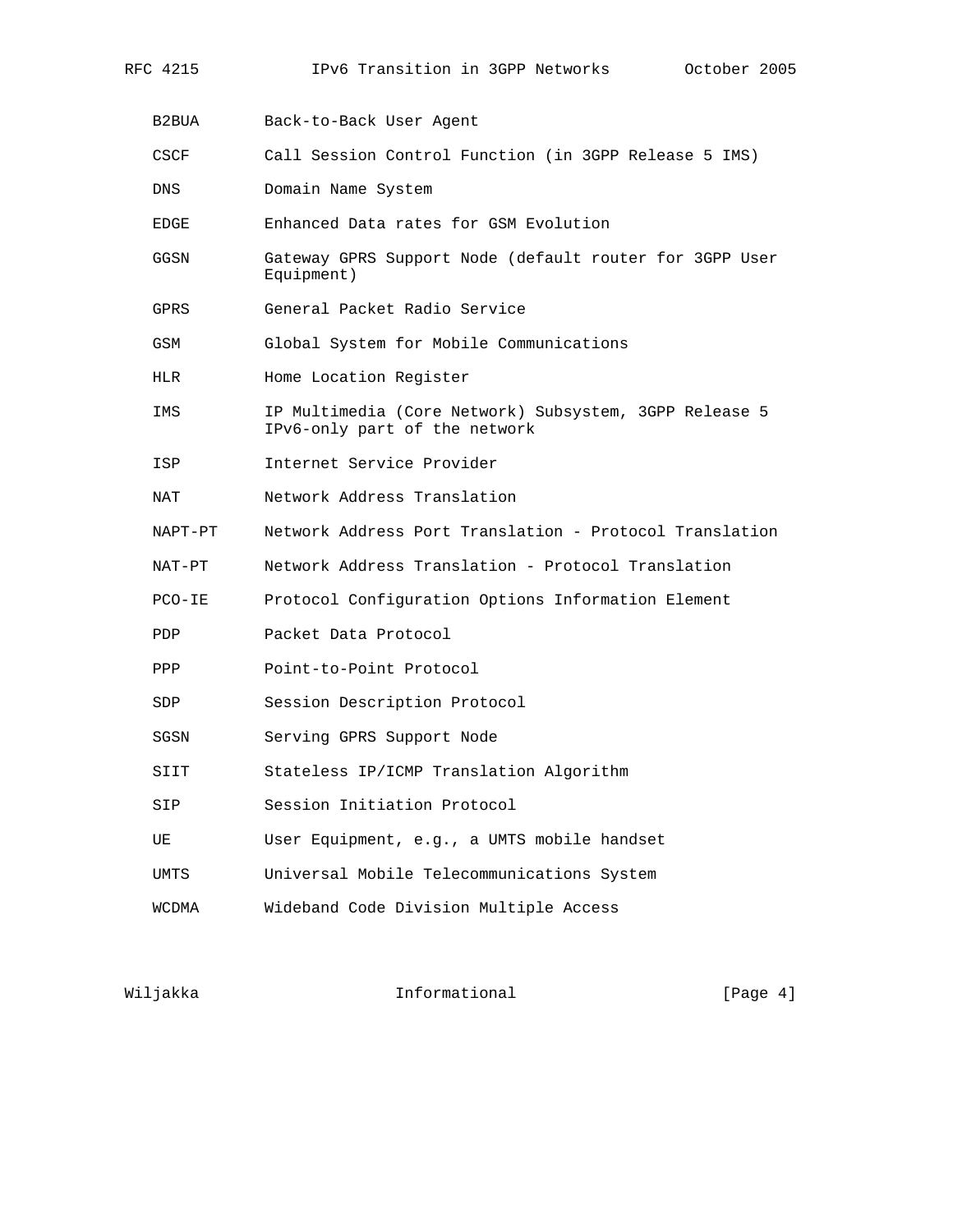#### 1.3. Terminology

 Some terms used in 3GPP transition scenarios and analysis documents are briefly defined here.

| Dual Stack UE Dual Stack UE is a 3GPP mobile handset having both |
|------------------------------------------------------------------|
| IPv4 and IPv6 stacks. It is capable of activating                |
| both IPv4 and IPv6 Packet Data Protocol (PDP)                    |
| contexts. Dual stack UE may be capable of tunneling.             |

- IPv6 UE IPv6 UE is an IPv6-only 3GPP mobile handset. It is only capable of activating IPv6 PDP contexts.
- IPv4 UE IPv4 UE is an IPv4-only 3GPP mobile handset. It is only capable of activating IPv4 PDP contexts.
- IPv4 node IPv4 node is here defined to be the IPv4-capable node the UE is communicating with. The IPv4 node can be, e.g., an application server or another UE.
- IPv6 node IPv6 node is here defined to be the IPv6-capable node the UE is communicating with. The IPv6 node can be, e.g., an application server or another UE.
- PDP Context Packet Data Protocol (PDP) Context is a connection between the UE and the GGSN, over which the packets are transferred. There are currently three PDP types: IPv4, IPv6, and PPP.
- 2. Transition Mechanisms and DNS Guidelines

 This section briefly introduces these IETF IPv4/IPv6 transition mechanisms:

- dual IPv4/IPv6 stack [RFC4213]
- tunneling [RFC4213]
- protocol translators [RFC2766], [RFC2765]

 In addition, DNS recommendations are given. The applicability of different transition mechanisms to 3GPP networks is discussed in sections 3 and 4.

2.1. Dual Stack

 The dual IPv4/IPv6 stack is specified in [RFC4213]. If we consider the 3GPP GPRS core network, dual stack implementation in the Gateway GPRS Support Node (GGSN) enables support for IPv4 and IPv6 PDP contexts. UEs with dual stack and public (global) IP addresses can

Wiljakka **Informational** Informational [Page 5]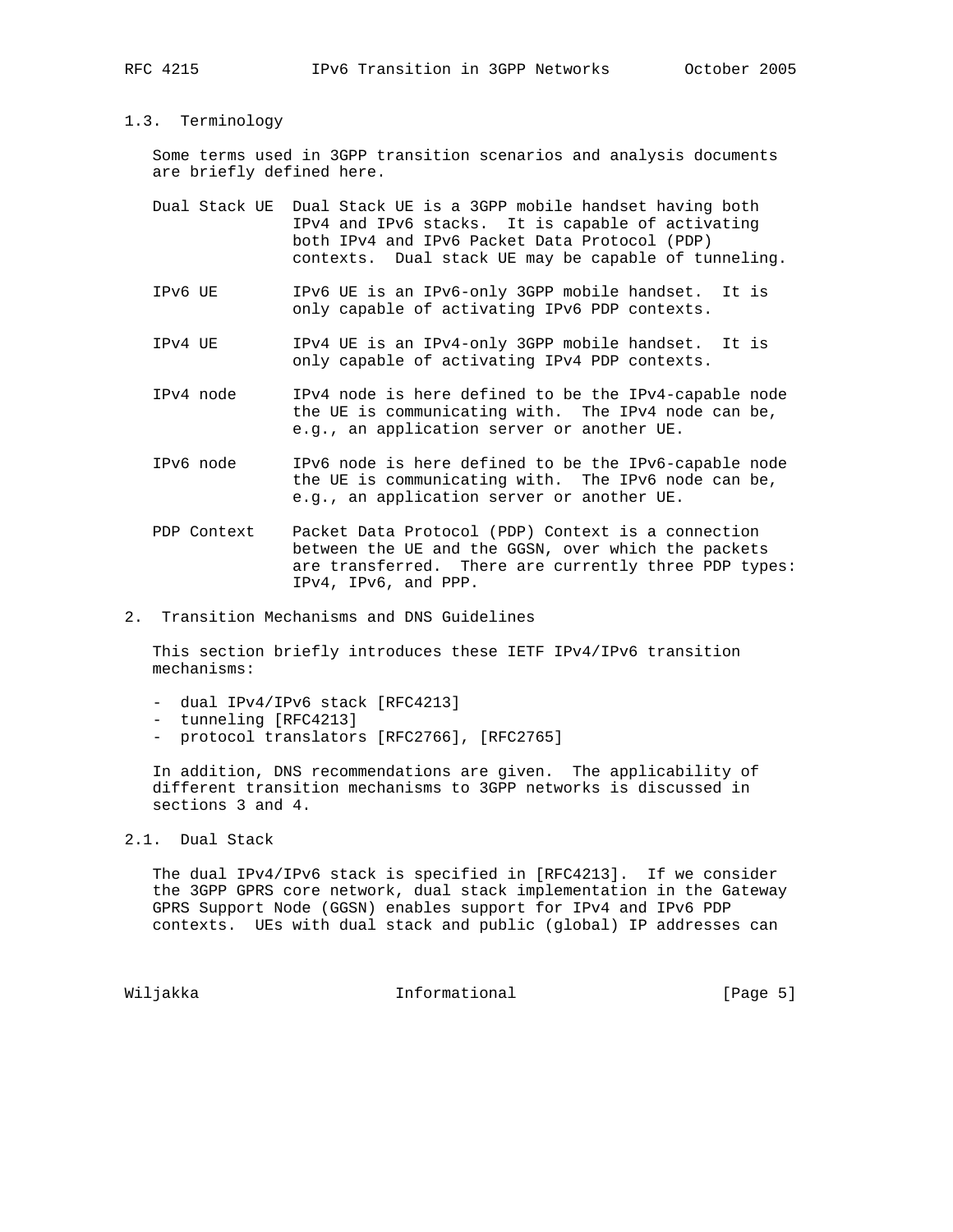typically access both IPv4 and IPv6 services without additional translators in the network. However, it is good to remember that private IPv4 addresses and NATs [RFC2663] have been used and will be used in mobile networks. Public/global IP addresses are also needed for peer-to-peer services: the node needs a public/global IP address that is visible to other nodes.

# 2.2. Tunneling

 Tunneling is a transition mechanism that requires dual IPv4/IPv6 stack functionality in the encapsulating and decapsulating nodes. Basic tunneling alternatives are IPv6-in-IPv4 and IPv4-in-IPv6.

 Tunneling can be static or dynamic. Static (configured) tunnels are fixed IPv6 links over IPv4, and they are specified in [RFC4213]. Dynamic (automatic) tunnels are virtual IPv6 links over IPv4 where the tunnel endpoints are not configured, i.e., the links are created dynamically.

#### 2.3. Protocol Translators

 A translator can be defined as an intermediate component between a native IPv4 node and a native IPv6 node to enable direct communication between them without requiring any modifications to the end nodes.

 Header conversion is a translation mechanism. In header conversion, IPv6 packet headers are converted to IPv4 packet headers, or vice versa, and checksums are adjusted or recalculated if necessary. NAT-PT (Network Address Translation/Protocol Translation) [RFC2766] using Stateless IP/ICMP Translation [RFC2765] is an example of such a mechanism.

 Translators may be needed in some cases when the communicating nodes do not share the same IP version; in others, it may be possible to avoid such communication altogether. Translation can take place at the network layer (using NAT-like techniques), the transport layer (using a TCP/UDP proxy), or the application layer (using application relays).

# 2.4. DNS Guidelines for IPv4/IPv6 Transition

 To avoid the DNS name space from fragmenting into parts where some parts of DNS are visible only using IPv4 (or IPv6) transport, the recommendation (as of this writing) is to always keep at least one authoritative server IPv4-enabled, and to ensure that recursive DNS servers support IPv4. See DNS IPv6 transport guidelines [RFC3901] for more information.

Wiljakka 10 Informational 1999 [Page 6]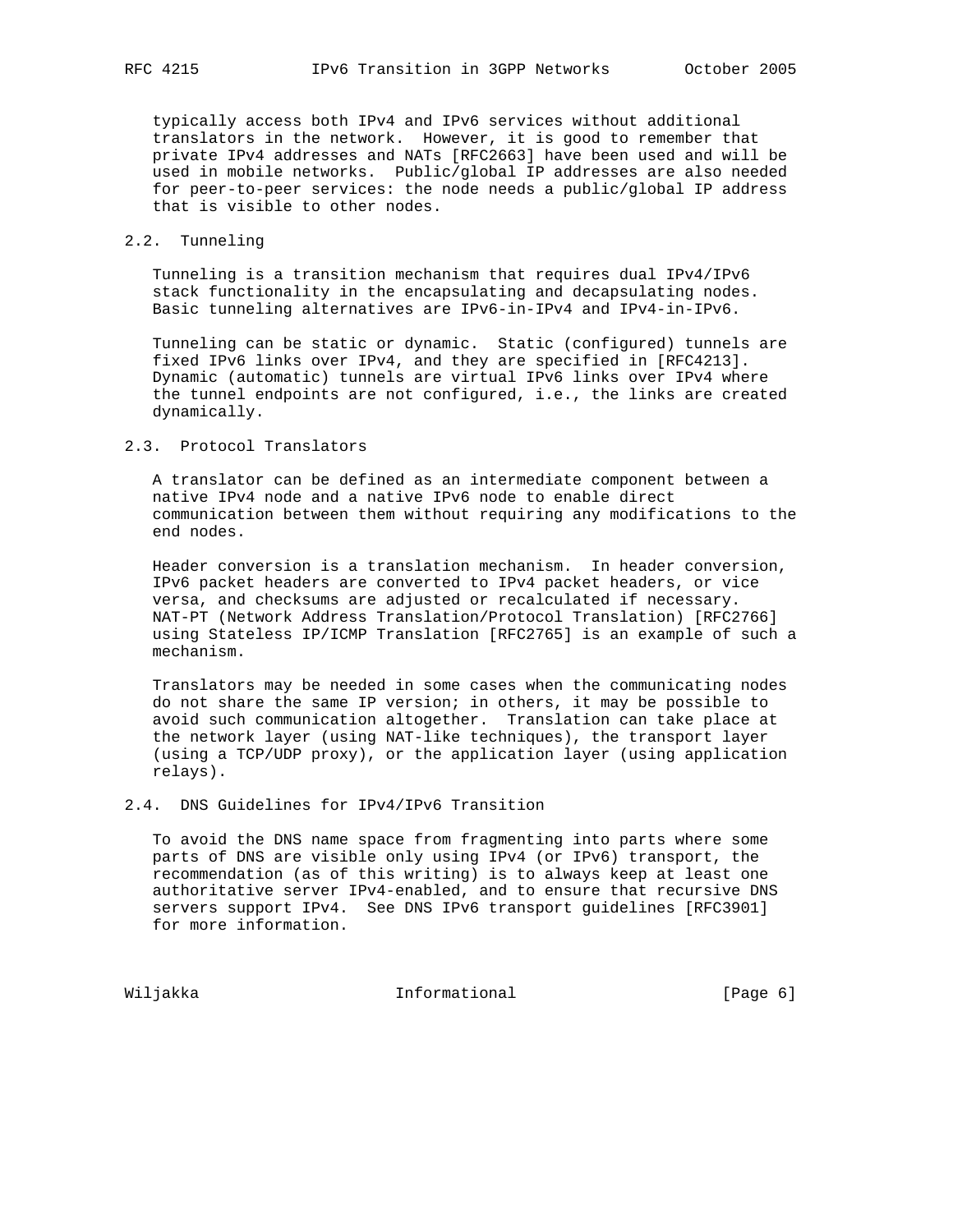# 3. GPRS Transition Scenarios

 This section discusses the scenarios that might occur when a GPRS UE contacts services or other nodes, e.g., a web server in the Internet.

 The following scenarios described by [RFC3574] are analyzed here. In all of the scenarios, the UE is part of a network where there is at least one router of the same IP version, i.e., the GGSN, and the UE is connecting to a node in a different network.

- 1) Dual Stack UE connecting to IPv4 and IPv6 nodes
- 2) IPv6 UE connecting to an IPv6 node through an IPv4 network
- 3) IPv4 UE connecting to an IPv4 node through an IPv6 network
- 4) IPv6 UE connecting to an IPv4 node
- 5) IPv4 UE connecting to an IPv6 node
- 3.1. Dual Stack UE Connecting to IPv4 and IPv6 Nodes

 In this scenario, the dual stack UE is capable of communicating with both IPv4 and IPv6 nodes.

 It is recommended to activate an IPv6 PDP context when communicating with an IPv6 peer node and an IPv4 PDP context when communicating with an IPv4 peer node. If the 3GPP network supports both IPv4 and IPv6 PDP contexts, the UE activates the appropriate PDP context depending on the type of application it has started or depending on the address of the peer host it needs to communicate with. The authors leave the PDP context activation policy to be decided by UE implementers, application developers, and operators. One discussed possibility is to activate both IPv4 and IPv6 types of PDP contexts in advance, because activation of a PDP context usually takes some time. However, that probably is not good usage of network resources. Generally speaking, IPv6 PDP contexts should be preferred even if that meant IPv6-in-IPv4 tunneling would be needed in the network (see Section 3.2 for more details). Note that this is transparent to the UE.

 Although the UE is dual stack, the UE may find itself attached to a 3GPP network in which the Serving GPRS Support Node (SGSN), the GGSN, and the Home Location Register (HLR) support IPv4 PDP contexts, but do not support IPv6 PDP contexts. This may happen in early phases of IPv6 deployment, or because the UE has "roamed" from a 3GPP network that supports IPv6 to one that does not. If the 3GPP network does not support IPv6 PDP contexts, and an application on the UE needs to

Wiljakka **Informational Informational** [Page 7]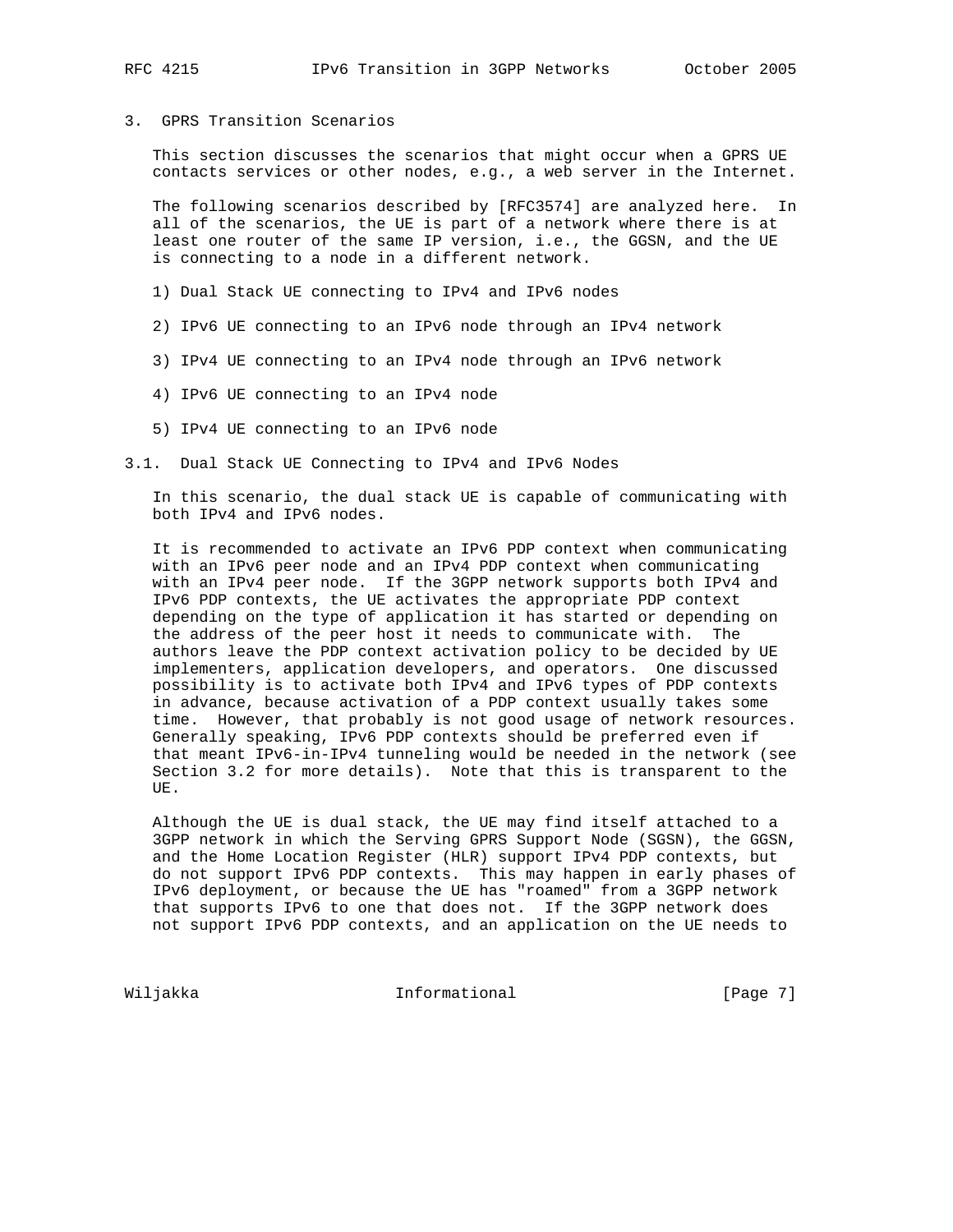communicate with an IPv6(-only) node, the UE may activate an IPv4 PDP context and encapsulate IPv6 packets in IPv4 packets using a tunneling mechanism.

 The tunneling mechanism may require public IPv4 addresses, but there are tunneling mechanisms and deployment scenarios in which private IPv4 addresses may be used, for instance, if the tunnel endpoints are in the same private domain, or the tunneling mechanism works through IPv4 NAT.

 One deployment scenario uses a laptop computer and a 3GPP UE as a modem. IPv6 packets are encapsulated in IPv4 packets in the laptop computer and an IPv4 PDP context is activated. The tunneling mechanism depends on the laptop computer's support of tunneling mechanisms. Another deployment scenario is performing IPv6-in-IPv4 tunneling in the UE itself and activating an IPv4 PDP context.

 Closer details for an applicable tunneling mechanism are not analyzed in this document. However, a simple host-to-router (automatic) tunneling mechanism can be a good fit. There is not yet consensus on the right approach, and proposed mechanisms so far include [ISATAP] and [STEP]. Especially ISATAP has had some support in the working group. Goals for 3GPP zero-configuration tunneling are documented in [zeroconf].

 This document strongly recommends that the 3GPP operators deploy basic IPv6 support in their GPRS networks. That makes it possible to lessen the transition effects in the UEs.

 As a general guideline, IPv6 communication is preferred to IPv4 communication going through IPv4 NATs to the same dual stack peer node.

 Public IPv4 addresses are often a scarce resource for the operator, and usually it is not possible for a UE to have a public IPv4 address (continuously) allocated for its use. Use of private IPv4 addresses means use of NATs when communicating with a peer node outside the operator's network. In large networks, NAT systems can become very complex, expensive, and difficult to maintain.

3.2. IPv6 UE Connecting to an IPv6 Node through an IPv4 Network

The best solution for this scenario is obtained with tunneling; i.e., IPv6-in-IPv4 tunneling is a requirement. An IPv6 PDP context is activated between the UE and the GGSN. Tunneling is handled in the network, because IPv6 UE does not have the dual stack functionality needed for tunneling. The encapsulating node can be the GGSN, the edge router between the border of the operator's IPv6 network and the

Wiljakka **Informational Informational** [Page 8]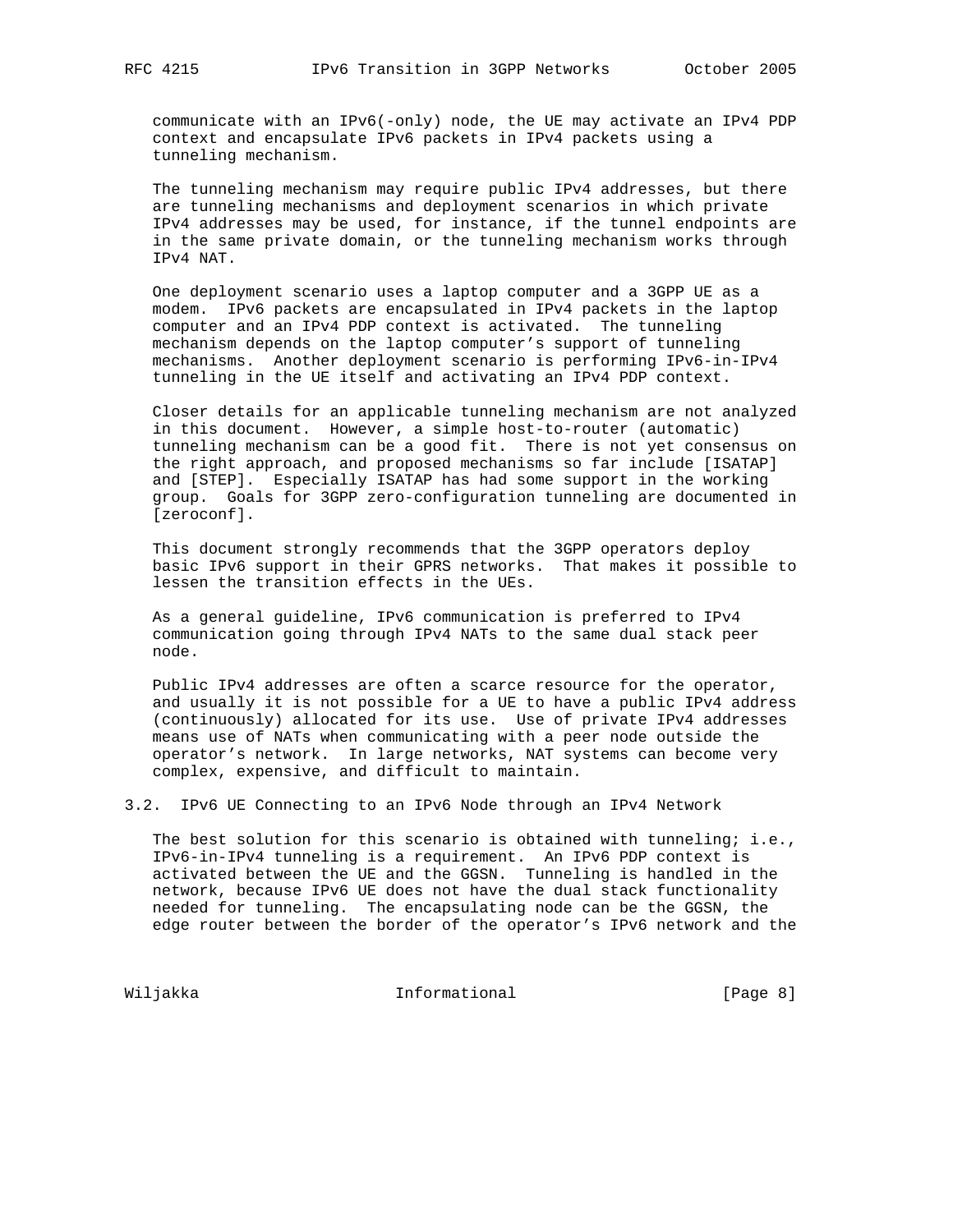public Internet, or any other dual stack node within the operator's IP network. The encapsulation (uplink) and decapsulation (downlink) can be handled by the same network element. Typically, the tunneling handled by the network elements is transparent to the UEs and IP traffic looks like native IPv6 traffic to them. For the applications and transport protocols, tunneling enables end-to-end IPv6 connectivity.

 IPv6-in-IPv4 tunnels between IPv6 islands can be either static or dynamic. The selection of the type of tunneling mechanism is a policy decision for the operator/ISP deployment scenario, and only generic recommendations can be given in this document.

 The following subsections are focused on the usage of different tunneling mechanisms when the peer node is in the operator's network or outside the operator's network. The authors note that where the actual 3GPP network ends and which parts of the network belong to the ISP(s) also depend on the deployment scenario. The authors are not commenting on how many ISP functions the 3GPP operator should perform. However, many 3GPP operators are ISPs of some sort themselves. ISP networks' transition to IPv6 is analyzed in [RFC4029].

3.2.1. Tunneling Inside the 3GPP Operator's Network

 GPRS operators today have typically deployed IPv4 backbone networks. IPv6 backbones can be considered quite rare in the first phases of the transition.

 In initial IPv6 deployment, where a small number of IPv6-in-IPv4 tunnels are required to connect the IPv6 islands over the 3GPP operator's IPv4 network, manually configured tunnels can be used. In a 3GPP network, one IPv6 island can contain the GGSN while another island can contain the operator's IPv6 application servers. However, manually configured tunnels can be an administrative burden when the number of islands and therefore tunnels rises. In that case, upgrading parts of the backbone to dual stack may be the simplest choice. The administrative burden could also be mitigated by using automated management tools.

 Connection redundancy should also be noted as an important requirement in 3GPP networks. Static tunnels alone do not provide a routing recovery solution for all scenarios where an IPv6 route goes down. However, they can provide an adequate solution depending on the design of the network and the presence of other router redundancy mechanisms, such as the use of IPv6 routing protocols.

Wiljakka **Informational** Informational [Page 9]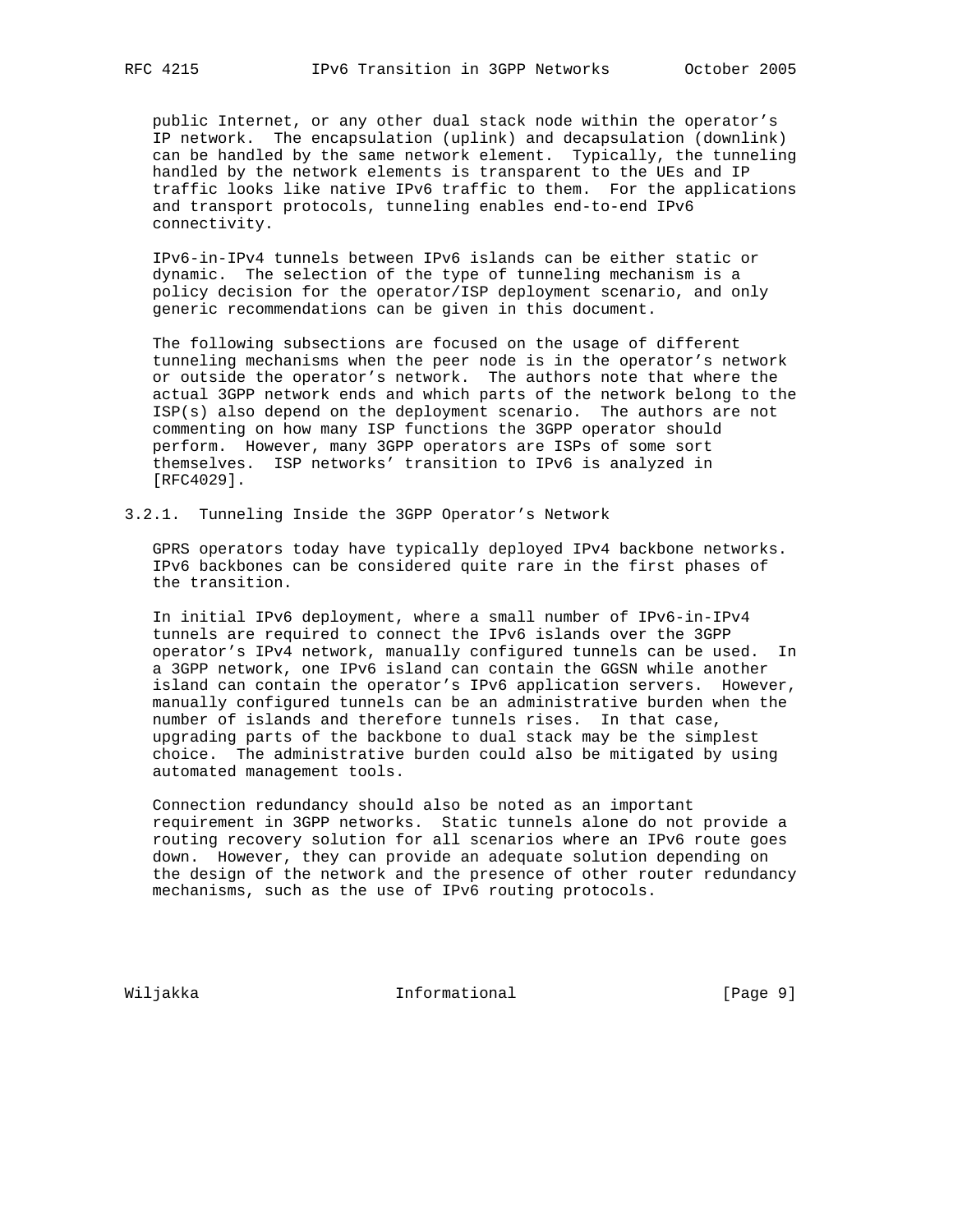### 3.2.2. Tunneling Outside the 3GPP Operator's Network

 This subsection includes the case in which the peer node is outside the operator's network. In that case, IPv6-in-IPv4 tunneling can be necessary to obtain IPv6 connectivity and reach other IPv6 nodes. In general, configured tunneling can be recommended.

 Tunnel starting point can be in the operator's network depending on how far the 3GPP operator has come in implementing IPv6. If the 3GPP operator has not deployed IPv6 in its backbone, the encapsulating node can be the GGSN. If the 3GPP operator has deployed IPv6 in its backbone but the upstream ISP does not provide IPv6 connectivity, the encapsulating node could be the 3GPP operator's border router.

 The case is pretty straightforward if the upstream ISP provides IPv6 connectivity to the Internet and the operator's backbone network supports IPv6. Then the 3GPP operator does not have to configure any tunnels, since the upstream ISP will take care of routing IPv6 packets. If the upstream ISP does not provide IPv6 connectivity, an IPv6-in-IPv4 tunnel should be configured, e.g., from the border router to a dual stack border gateway operated by another ISP that is offering IPv6 connectivity.

3.3. IPv4 UE Connecting to an IPv4 Node through an IPv6 Network

 3GPP networks are expected to support both IPv4 and IPv6 for a long time, on the UE-GGSN link and between the GGSN and external networks. For this scenario, it is useful to split the end-to-end IPv4 UE to IPv4 node communication into UE-to-GGSN and GGSN-to-v4NODE. This allows an IPv4-only UE to use an IPv4 link (an IPv4 PDP context) to connect to the GGSN without communicating over an IPv6 network.

 Regarding the GGSN-to-v4NODE communication, typically the transport network between the GGSN and external networks will support only IPv4 in the early stages and migrate to dual stack, since these networks are already deployed. Therefore, it is not envisaged that tunneling of IPv4-in-IPv6 will be required from the GGSN to external IPv4 networks either. In the longer run, 3GPP operators may choose to phase out IPv4 UEs and the IPv4 transport network. This would leave only IPv6 UEs.

 Therefore, overall, the transition scenario involving an IPv4 UE communicating with an IPv4 peer through an IPv6 network is not considered very likely in 3GPP networks.

Wiljakka **Informational** Informational [Page 10]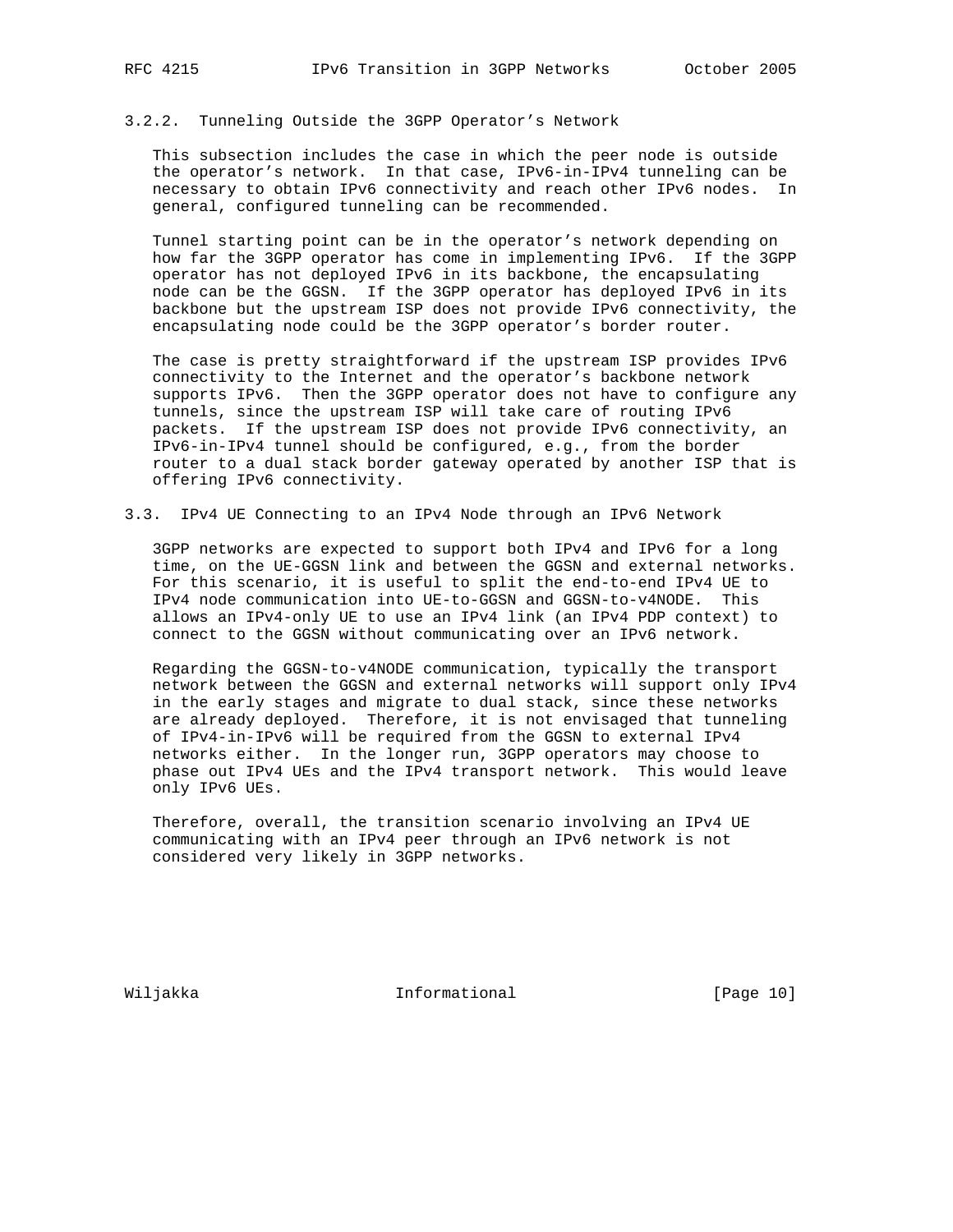# 3.4. IPv6 UE Connecting to an IPv4 Node

 Generally speaking, IPv6-only UEs may be easier to manage, but that would require all services to be used over IPv6, and the universal deployment of IPv6 probably is not realistic in the near future. Dual stack implementation requires management of both IPv4 and IPv6 networks, and one approach is that "legacy" applications keep using IPv4 for the foreseeable future and new applications requiring end to-end connectivity (for example, peer-to-peer services) use IPv6. As a general guideline, IPv6-only UEs are not recommended in the early phases of transition until the IPv6 deployment has become so prevalent that direct communication with IPv4(-only) nodes will be the exception and not the rule. It is assumed that IPv4 will remain useful for quite a long time, so in general, dual stack implementation in the UE can be recommended. This recommendation naturally includes manufacturing dual stack UEs instead of IPv4-only UEs.

However, if there is a need to connect to an IPv4(-only) node from an IPv6-only UE, it is recommended to use specific translation and proxying techniques; generic IP protocol translation is not recommended. There are three main ways for IPv6(-only) nodes to communicate with IPv4(-only) nodes (excluding avoiding such communication in the first place):

- 1. the use of generic-purpose translator (e.g., NAT-PT [RFC2766]) in the local network (not recommended as a general solution),
- 2. the use of specific-purpose protocol relays (e.g., IPv6<->IPv4 TCP relay configured for a couple of ports only [RFC3142]) or application proxies (e.g., HTTP proxy, SMTP relay) in the local network, or
- 3. the use of specific-purpose mechanisms (as described above in 2) in the foreign network; these are indistinguishable from the IPv6-enabled services from the IPv6 UE's perspective and are not discussed further here.

 For many applications, application proxies can be appropriate (e.g., HTTP proxies, SMTP relays, etc.) Such application proxies will not be transparent to the UE. Hence, a flexible mechanism with minimal manual intervention should be used to configure these proxies on IPv6 UEs. Application proxies can be placed, for example, on the GGSN external interface ("Gi"), or inside the service network.

Wiljakka **Informational** Informational [Page 11]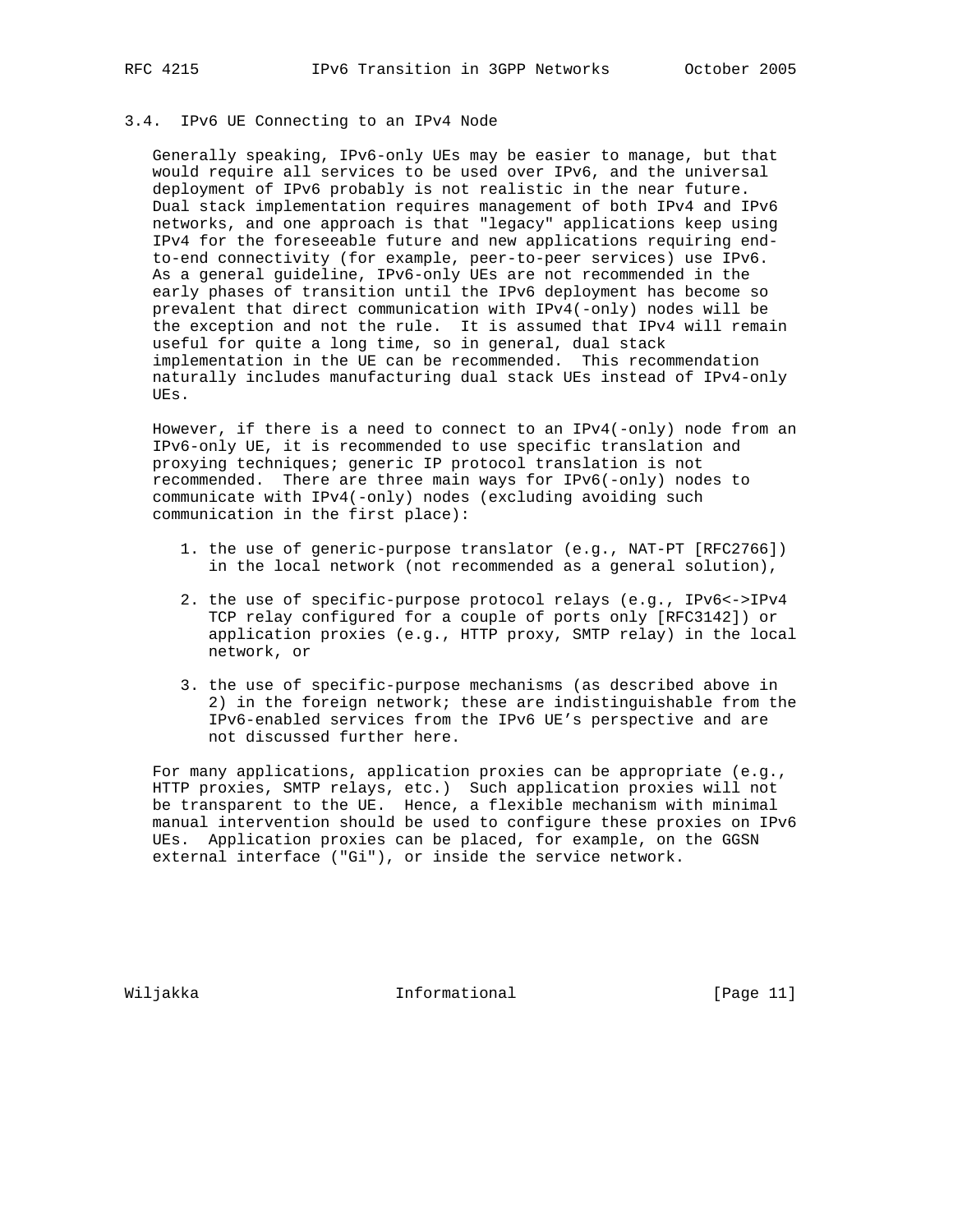The authors note that [NATPTappl] discusses the applicability of NAT-PT, and [NATPTexp] discusses general issues with all forms of IPv6-IPv4 translation. The problems related to NAT-PT usage in 3GPP networks are documented in Appendix A.

3.5. IPv4 UE Connecting to an IPv6 Node

 The legacy IPv4 nodes are typically nodes that support the applications that are popular today in the IPv4 Internet: mostly e mail and web browsing. These applications will, of course, be supported in the future IPv6 Internet. However, the legacy IPv4 UEs are not going to be updated to support future applications. As these applications are designed for IPv6, and to use the advantages of newer platforms, the legacy IPv4 nodes will not be able to take advantage of them. Thus, they will continue to support legacy services.

 Taking the above into account, the traffic to and from the legacy IPv4 UE is restricted to a few applications. These applications already mostly rely on proxies or local servers to communicate between private address space networks and the Internet. The same methods and technology can be used for IPv4-to-IPv6 transition.

4. IMS Transition Scenarios

 As IMS is exclusively IPv6, the number of possible transition scenarios is reduced dramatically. The possible IMS scenarios are listed below and analyzed in Sections 4.1 and 4.2.

 1) UE connecting to a node in an IPv4 network through IMS 2) Two IPv6 IMS connected via an IPv4 network

 For DNS recommendations, we refer to Section 2.4. As DNS traffic is not directly related to the IMS functionality, the recommendations are not in contradiction with the IPv6-only nature of the IMS.

4.1. UE Connecting to a Node in an IPv4 Network through IMS

 This scenario occurs when an (IPv6) IMS UE connects to a node in the IPv4 Internet through the IMS, or vice versa. This happens when the other node is a part of a different system than 3GPP, e.g., a fixed PC, with only IPv4 capabilities.

 Over time, users will upgrade the legacy IPv4 nodes to dual-stack, often by replacing the entire node, eliminating this particular problem in that specific deployment.

Wiljakka **Informational** Informational [Page 12]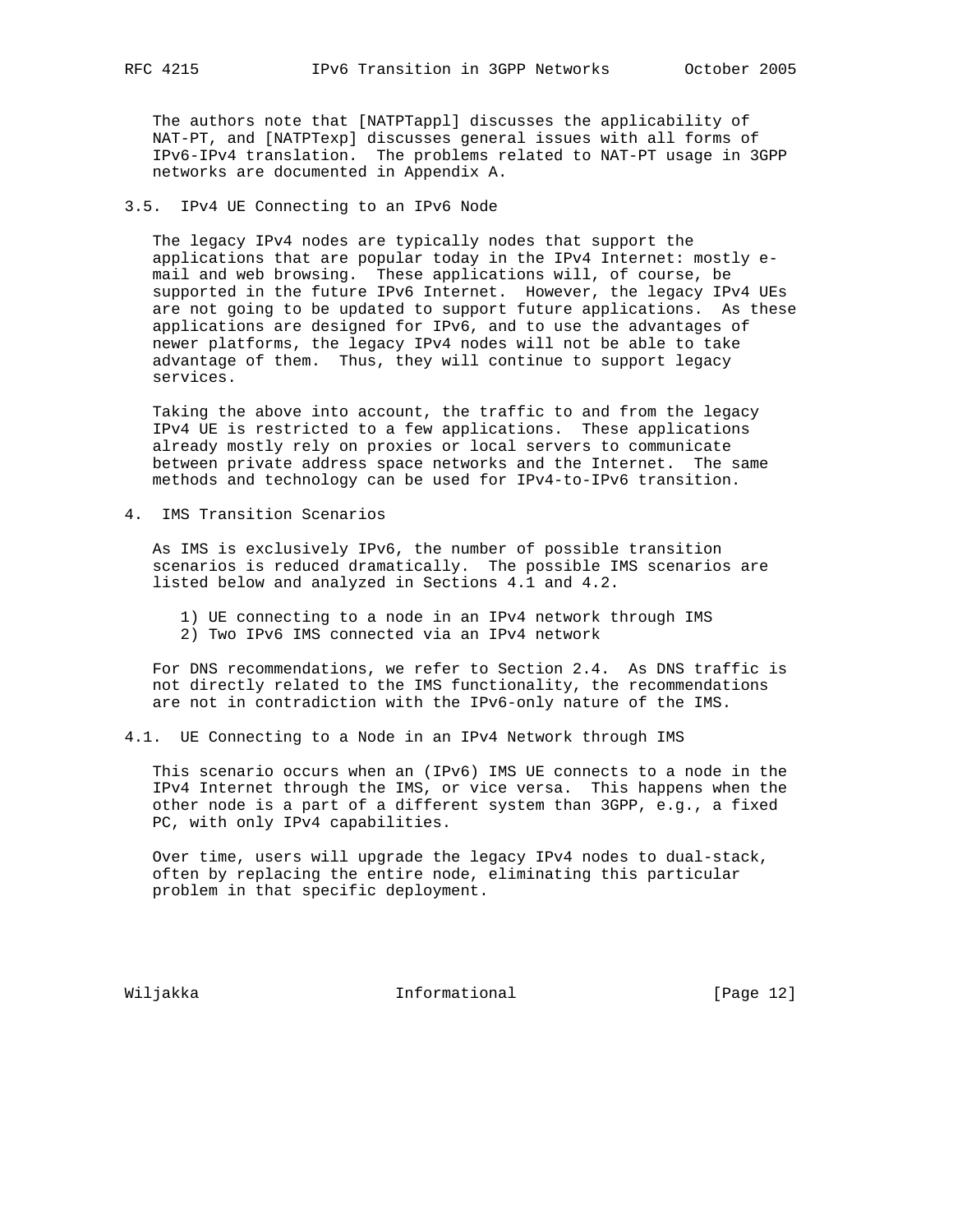Still, it is difficult to estimate how many non-upgradable legacy IPv4 nodes need to communicate with the IMS UEs. It is assumed that the solution described here is used for limited cases, in which communications with a small number of legacy IPv4 SIP equipment are needed.

 As the IMS is exclusively IPv6 [3GPP-23.221], for many of the applications in the IMS, some kind of translators may need to be used in the communication between the IPv6 IMS and the legacy IPv4 hosts in cases where these legacy IPv4 hosts cannot be upgraded to support IPv6.

 This section gives a brief analysis of the IMS interworking issues and presents a high-level view of SIP within the IMS. The authors recommend that a detailed solution for the general SIP/SDP/media IPv4/IPv6 transition problem will be specified as soon as possible as a task within the SIP-related Working Groups in the IETF.

 The issue of the IPv4/IPv6 interworking in SIP is somewhat more challenging than many other protocols. The control (or signaling) and user (or data) traffic are separated in SIP calls, and thus, the IMS, the transition of IMS traffic from IPv6 to IPv4, must be handled at two levels:

- 1. Session Initiation Protocol (SIP) [RFC3261], and Session Description Protocol (SDP) [RFC2327] [RFC3266] (Mm-interface)
- 2. the user data traffic (Mb-interface)

 In addition, SIP carries an SDP body containing the addressing and other parameters for establishing the user data traffic (the media). Hence, the two levels of interworking cannot be made independently.

 Figure 1 shows an example setup for IPv4 and IPv6 interworking in IMS. The "Interworking Unit" comprises two internal elements a dual stack SIP server and a transition gateway (TrGW) for the media traffic. These two elements are interconnected for synchronizing the interworking of the SIP signaling and the media traffic.

Wiljakka **Informational** Informational [Page 13]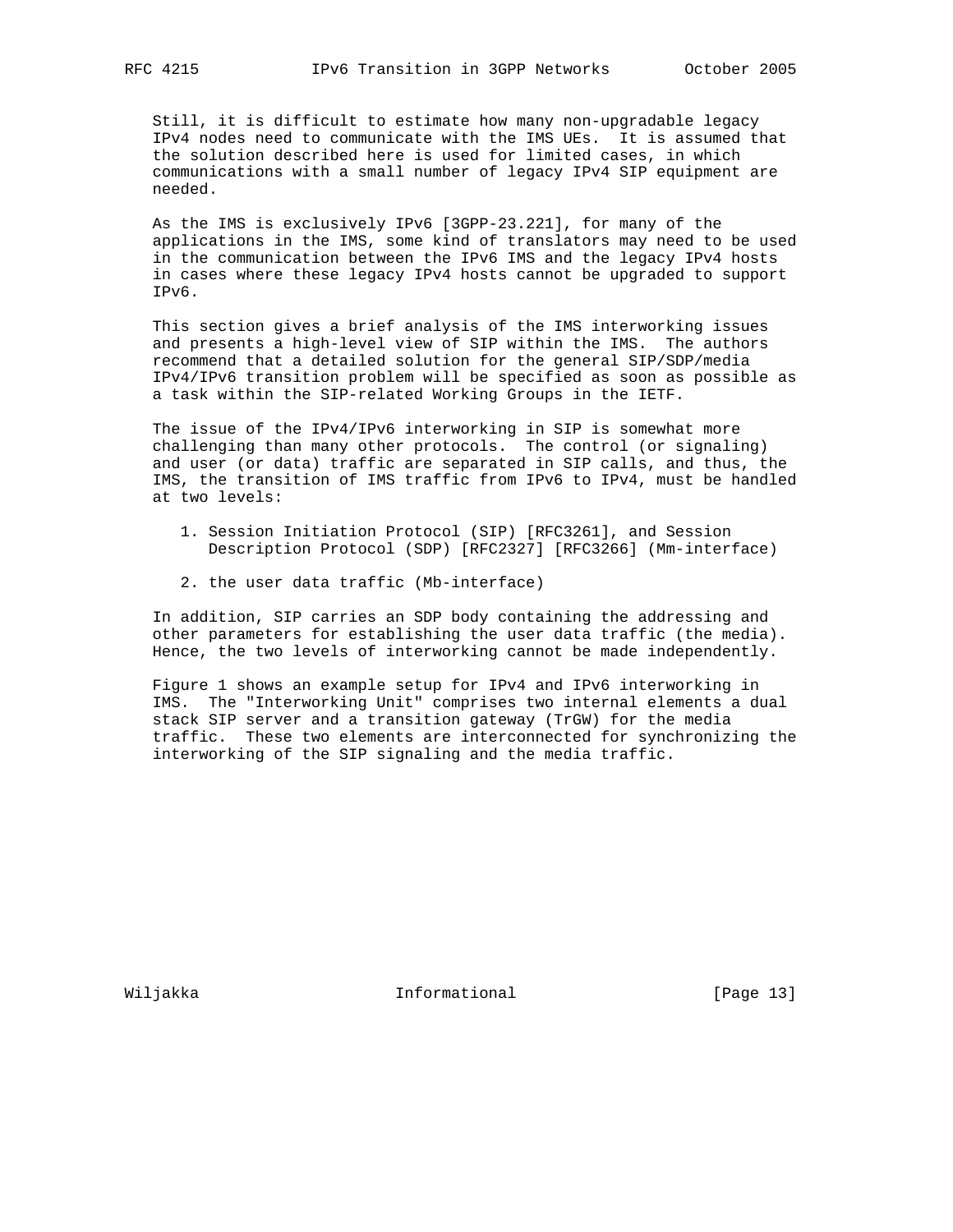

Figure 1: UE using IMS to contact a legacy phone

 On reception of an INVITE, the SIP server reserves an IP address and a port from the TrGW both for IPv4 and IPv6. Then, the SIP server acts as a B2BUA (Back-to-Back User Agent) and rewrites the SDP of the INVITE to insert the transition gateway in the middle of the media flow between the two endpoints.

 When performing its B2BUA role, the SIP server acts as a UA (User Agent) toward both the IMS and the IPv4 host. Consequently, the SIP server needs to support all the extensions that apply to the session, which are listed in the Require header fields of the SIP messages.

 This approach has a number of important drawbacks, however. The biggest drawback is that the rewriting of the SDP in the SIP signaling prevents securing the SDP payload between the two endpoints. In addition, it breaks the end-to-end negotiation of SIP extensions required for each session. Therefore, the extensions to be used in a particular session are limited by the extensions supported by the SIP server acting as a B2BUA. That is, the introduction of a new extension requires upgrading not only the UAs but the B2BUAs as well.

 This analysis clearly shows that a new solution for IPv4-IPv6 interworking in SIP networks is needed. The ability to convey multiple alternative addresses in SDP session descriptions [RFC4091] represents a step in this direction.

 Given the problems related to the use of B2BUAs, it is recommended that the SIP-related Working Groups quickly work on a solution to overcome the drawbacks of this approach.

Wiljakka **Informational** Informational [Page 14]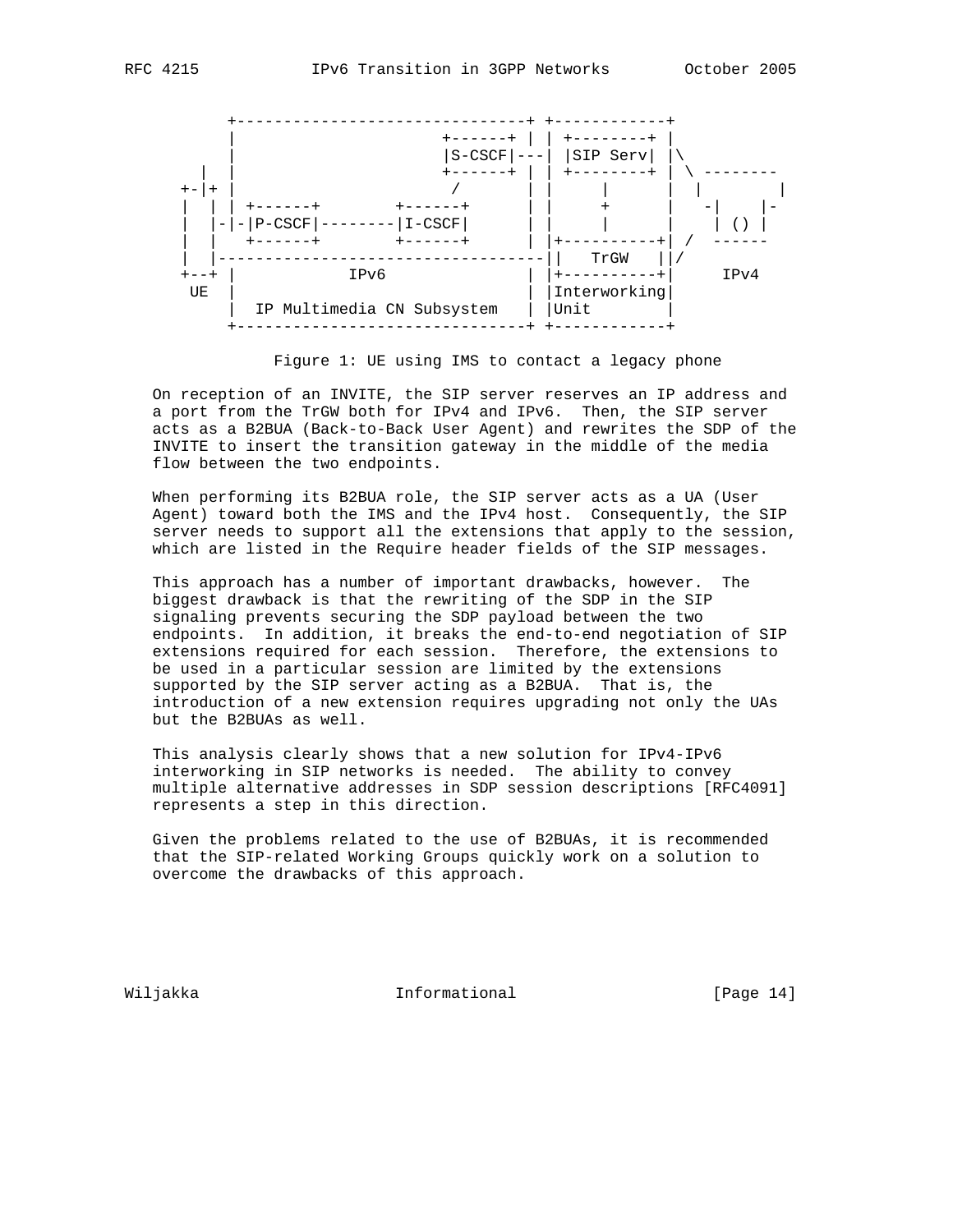# 4.2. Two IPv6 IMS Connected via an IPv4 Network

 At the early stages of IMS deployment, there may be cases where two IMS islands are separated by an IPv4 network such as the legacy Internet. Here both the UEs and the IMS islands are IPv6 only. However, the IPv6 islands are not connected natively with IPv6.

 In this scenario, the end-to-end SIP connections are based on IPv6. The only issue is to make connection between two IPv6-only IMS islands over IPv4 network. This scenario is closely related to GPRS scenario represented in Section 3.2. and similar tunneling solutions are applicable also in this scenario.

5. About 3GPP UE IPv4/IPv6 Configuration

 This informative section aims to give a brief overview of the configuration needed in the UE in order to access IP-based services. There can also be other application-specific settings in the UE that are not described here.

 UE configuration is required in order to access IPv6- or IPv4-based services. The GGSN Access Point has to be defined when using, for example, the web-browsing application. One possibility is to use over-the-air configuration [OMA-CP] to configure the GPRS settings. The user can, for example, visit the operator WWW page and subscribe the GPRS Access Point settings to his/her UE and receive the settings via Short Message Service (SMS). After the user has accepted the settings and a PDP context has been activated, he/she can start browsing. The Access Point settings can also be typed in manually or be pre-configured by the operator or the UE manufacturer.

 DNS server addresses typically also need to be configured in the UE. In the case of IPv4 type PDP context, the (IPv4) DNS server addresses can be received in the PDP context activation (a control plane mechanism). A similar mechanism is also available for IPv6: so called Protocol Configuration Options Information Element (PCO-IE) specified by the 3GPP [3GPP-24.008]. It is also possible to use [RFC3736] (or [RFC3315]) and [RFC3646] for receiving DNS server addresses. Active IETF work on DNS discovery mechanisms is ongoing and might result in other mechanisms becoming available over time. The DNS server addresses can also be received over the air (using SMS) [OMA-CP] or typed in manually in the UE.

 When accessing IMS services, the UE needs to know the Proxy-Call Session Control Function (P-CSCF) IPv6 address. Either a 3GPP specific PCO-IE mechanism or a DHCPv6-based mechanism ([RFC3736] and [RFC3319]) can be used. Manual configuration or configuration over

Wiljakka 15 Informational 1999 [Page 15]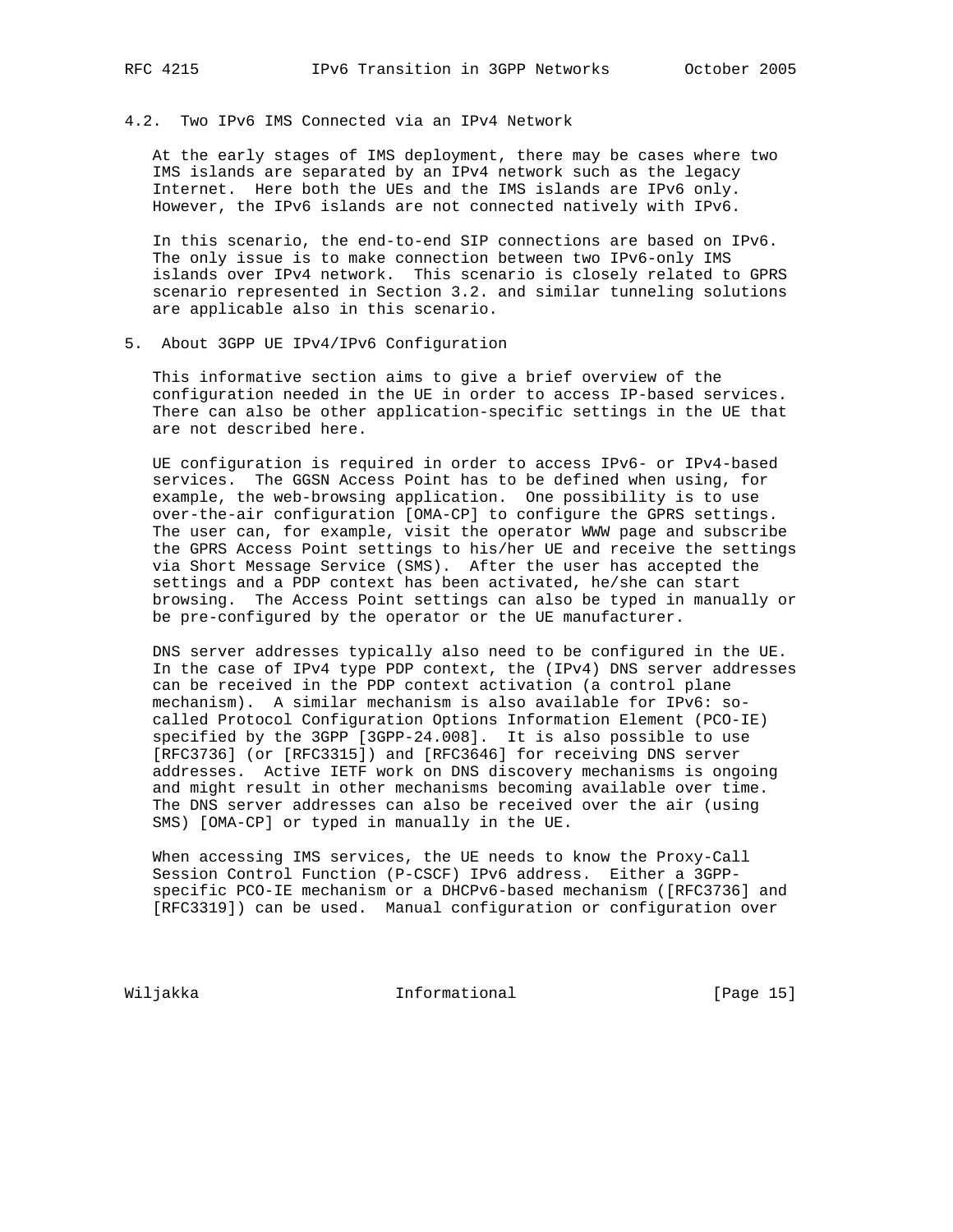the air is also possible. IMS subscriber authentication and registration to the IMS and SIP integrity protection are not discussed here.

6. Summary and Recommendations

 This document has analyzed five GPRS and two IMS IPv6 transition scenarios. Numerous 3GPP networks are using private IPv4 addresses today, and introducing IPv6 is important. The two first GPRS scenarios and both IMS scenarios are seen as the most relevant. The authors summarize some main recommendations here:

- Dual stack UEs are recommended instead of IPv4-only or IPv6 only UEs. It is important to take care that applications in the UEs support IPv6. In other words, applications should be IP version independent. IPv6-only UEs can become feasible when IPv6 is widely deployed in the networks, and most services work on IPv6.
- It is recommended to activate an IPv6 PDP context when communicating with an IPv6 peer node and an IPv4 PDP context when communicating with an IPv4 peer node.
- IPv6 communication is preferred to IPv4 communication going through IPv4 NATs to the same dual stack peer node.
- This document strongly recommends that the 3GPP operators deploy basic IPv6 support in their GPRS networks as soon as possible. That makes it possible to lessen the transition effects in the UEs.
- A tunneling mechanism in the UE may be needed during the early phases of the IPv6 transition process. A lightweight, automatic tunneling mechanism should be standardized in the IETF. See [zeroconf] for more details.
- Tunneling mechanisms can be used in 3GPP networks, and only generic recommendations are given in this document. More details can be found, for example, in [RFC4029].
- The authors recommend that a detailed solution for the general SIP/SDP/media IPv4/IPv6 transition problem be specified as soon as possible as a task within the SIP-related Working Groups in the IETF.

Wiljakka **Informational** Informational [Page 16]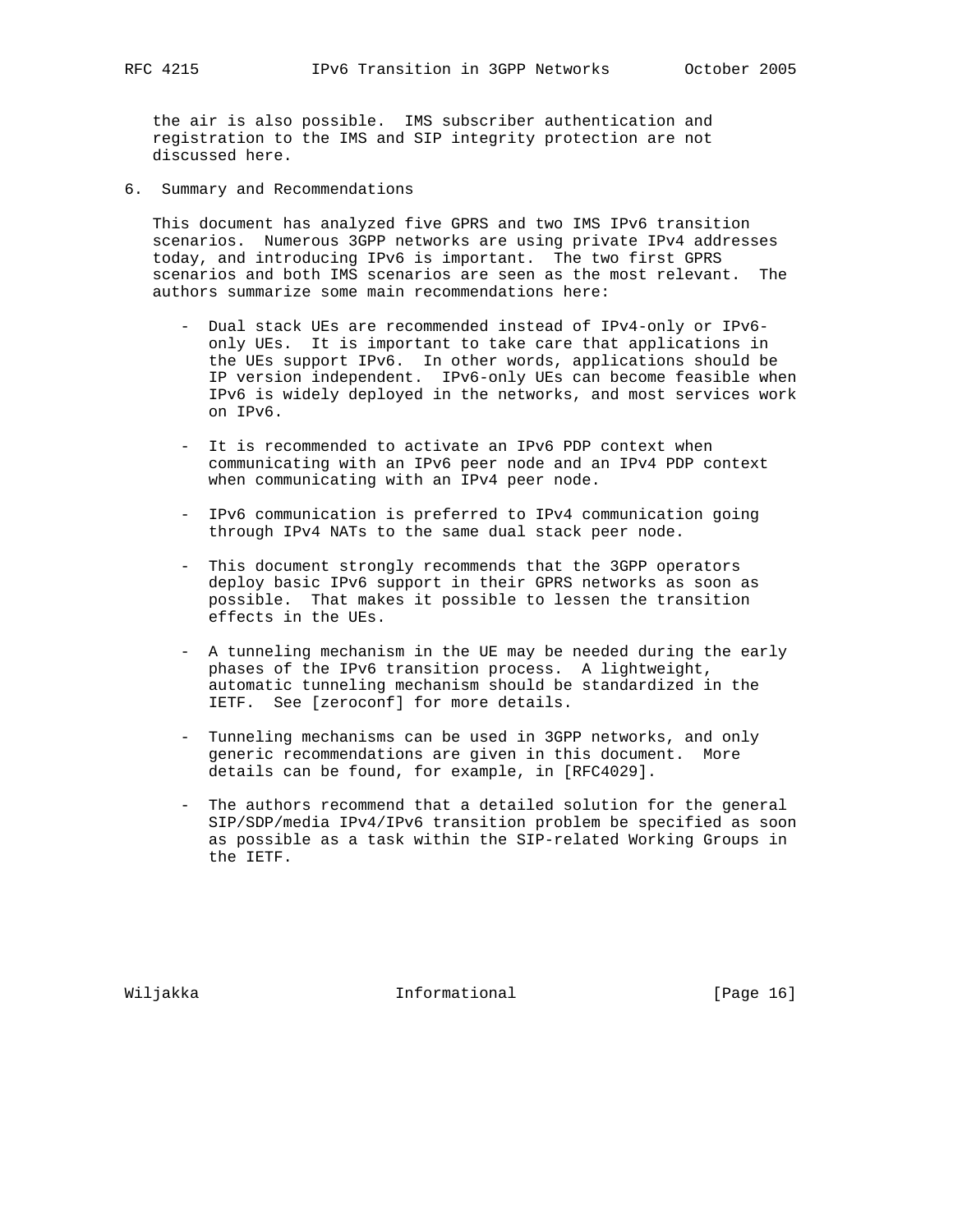#### 7. Security Considerations

 Deploying IPv6 has some generic security considerations one should be aware of [V6SEC]; however, these are not specific to 3GPP transition and are therefore out of the scope of this memo.

 This memo recommends the use of a relatively small number of techniques. Each technique has its own security considerations, including:

- native upstream access or tunneling by the 3GPP network operator,
- use of routing protocols to ensure redundancy,
- use of locally deployed specific-purpose protocol relays and application proxies to reach IPv4(-only) nodes from IPv6-only UEs, or
- a specific mechanism for SIP signaling and media translation.

 The threats of configured tunneling are described in [RFC4213]. Attacks against routing protocols are described in the respective documents and in general in [ROUTESEC]. Threats related to protocol relays have been described in [RFC3142]. The security properties of SIP internetworking are to be specified when the mechanism is specified.

 In particular, this memo does not recommend the following technique, which has security issues, not further analyzed here:

- NAT-PT or other translator as a general-purpose transition mechanism
- 8. References
- 8.1. Normative References
	- [RFC2663] Srisuresh, P. and M. Holdrege, "IP Network Address Translator (NAT) Terminology and Considerations", RFC 2663, August 1999.
	- [RFC2765] Nordmark, E., "Stateless IP/ICMP Translation Algorithm (SIIT)", RFC 2765, February 2000.
	- [RFC2766] Tsirtsis, G. and P. Srisuresh, "Network Address Translation - Protocol Translation (NAT-PT)", RFC 2766, February 2000.

Wiljakka **Informational** Informational [Page 17]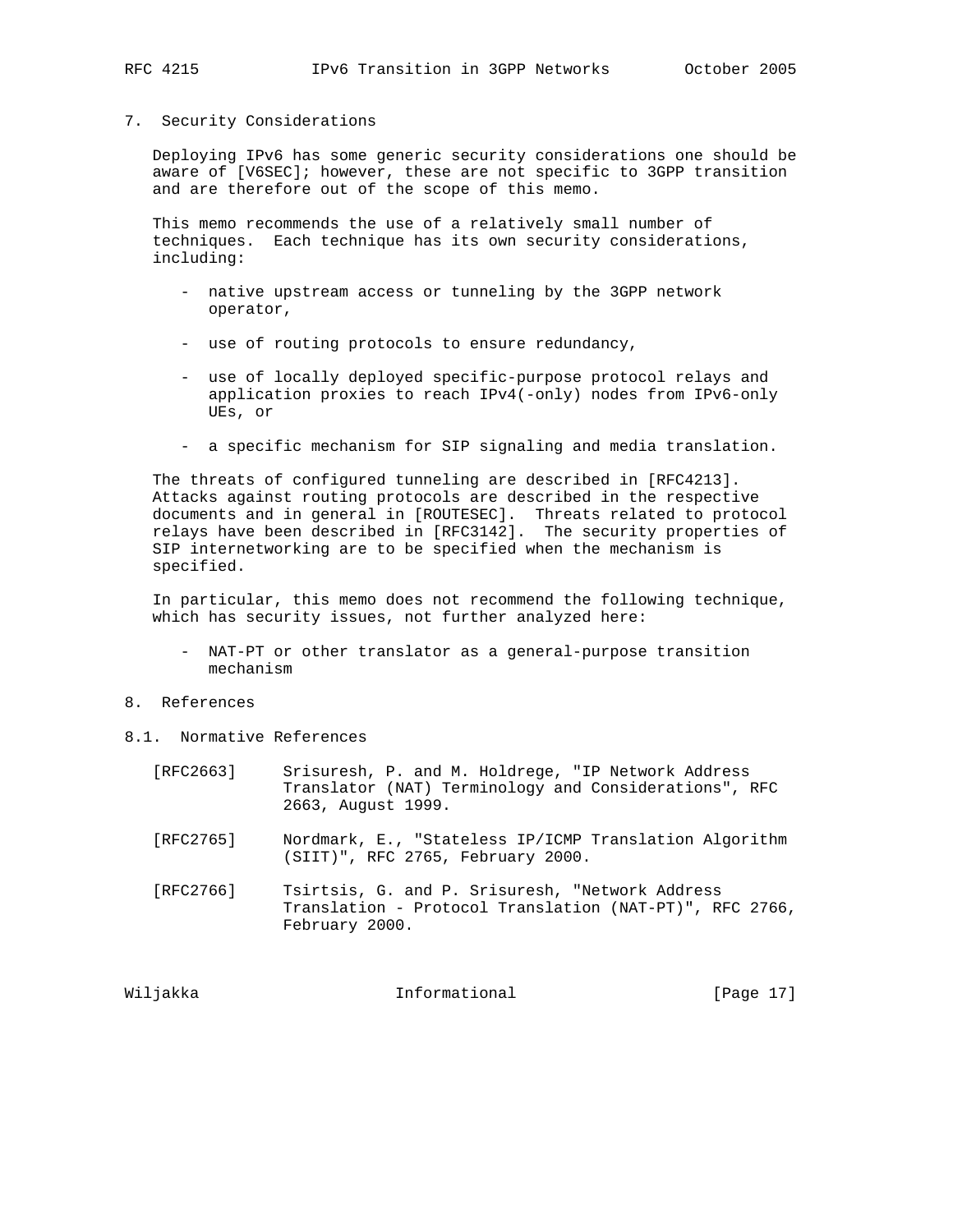- [RFC3261] Rosenberg, J., Schulzrinne, H., Camarillo, G., Johnston, A., Peterson, J., Sparks, R., Handley, M., and E. Schooler, "SIP: Session Initiation Protocol", RFC 3261, June 2002.
- [RFC3574] Soininen, J., "Transition Scenarios for 3GPP Networks", RFC 3574, August 2003.
- [RFC4213] Nordmark, E. and R. Gilligan, "Basic Transition Mechanisms for IPv6 Hosts and Routers", RFC 4213, October 2005.
- [3GPP-23.060] 3GPP TS 23.060 V5.4.0, "General Packet Radio Service (GPRS); Service description; Stage 2 (Release 5)", December 2002.
- [3GPP-23.221] 3GPP TS 23.221 V5.7.0, "Architectural requirements (Release 5)", December 2002.
- [3GPP-23.228] 3GPP TS 23.228 V5.7.0, "IP Multimedia Subsystem (IMS); Stage 2 (Release 5)", December 2002.
- [3GPP-24.228] 3GPP TS 24.228 V5.3.0, "Signalling flows for the IP multimedia call control based on SIP and SDP; Stage 3 (Release 5)", December 2002.
- [3GPP-24.229] 3GPP TS 24.229 V5.3.0, "IP Multimedia Call Control Protocol based on SIP and SDP; Stage 3 (Release 5)", December 2002.

8.2. Informative References

- [RFC2327] Handley, M. and V. Jacobson, "SDP: Session Description Protocol", RFC 2327, April 1998.
- [RFC3142] Hagino, J. and K. Yamamoto, "An IPv6-to-IPv4 Transport Relay Translator", RFC 3142, June 2001.
- [RFC3266] Olson, S., Camarillo, G., and A. Roach, "Support for IPv6 in Session Description Protocol (SDP)", RFC 3266, June 2002.
- [RFC3314] Wasserman, M., "Recommendations for IPv6 in Third Generation Partnership Project (3GPP) Standards", RFC 3314, September 2002.

Wiljakka 1999 Informational 1999 ISD Informational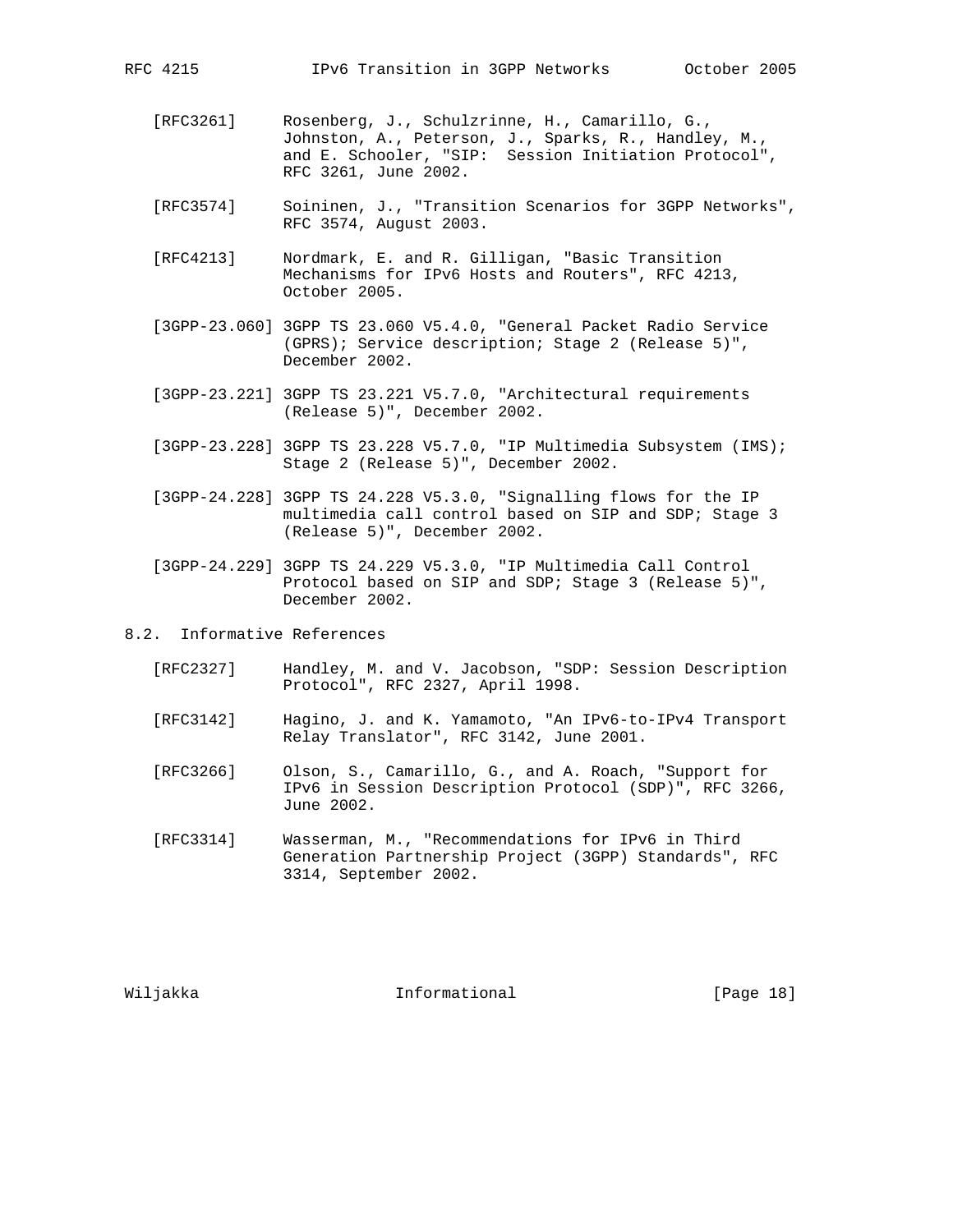- [RFC3315] Droms, R., Bound, J., Volz, B., Lemon, T., Perkins, C., and M. Carney, "Dynamic Host Configuration Protocol for IPv6 (DHCPv6)", RFC 3315, July 2003.
- [RFC3319] Schulzrinne, H. and B. Volz, "Dynamic Host Configuration Protocol (DHCPv6) Options for Session Initiation Protocol (SIP) Servers", RFC 3319, July 2003.
- [RFC3646] Droms, R., "DNS Configuration options for Dynamic Host Configuration Protocol for IPv6 (DHCPv6)", RFC 3646, December 2003.
- [RFC3736] Droms, R., "Stateless Dynamic Host Configuration Protocol (DHCP) Service for IPv6", RFC 3736, April 2004.
- [RFC3901] Durand, A. and J. Ihren, "DNS IPv6 Transport Operational Guidelines", BCP 91, RFC 3901, September 2004.
- [RFC4029] Lind, M., Ksinant, V., Park, S., Baudot, A., and P. Savola, "Scenarios and Analysis for Introducing IPv6 into ISP Networks", RFC 4029, March 2005.
- [RFC4091] Camarillo, G. and J. Rosenberg, "The Alternative Network Address Types (ANAT) Semantics for the Session Description Protocol (SDP) Grouping Framework", RFC 4091, June 2005.
- [ISATAP] Templin, F., Gleeson, T., Talwar, M., and D. Thaler, "Intra-Site Automatic Tunnel Addressing Protocol (ISATAP)", RFC 4214, September 2005.
- [NATPTappl] Satapati, S., Sivakumar, S., Barany, P., Okazaki, S. and H. Wang, "NAT-PT Applicability", Work in Progress, October 2003.
- [NATPTexp] Aoun, C. and E. Davies, "Reasons to Move NAT-PT to Experimental", Work in Progress, July 2005.
- [ROUTESEC] Barbir, A., Murphy, S., and Y. Yang, "Generic Threats to Routing Protocols", Work in Progress, April 2004.
- [STEP] Savola, P.: "Simple IPv6-in-IPv4 Tunnel Establishment Procedure (STEP)", Work in Progress, January 2004.

Wiljakka **Informational** Informational [Page 19]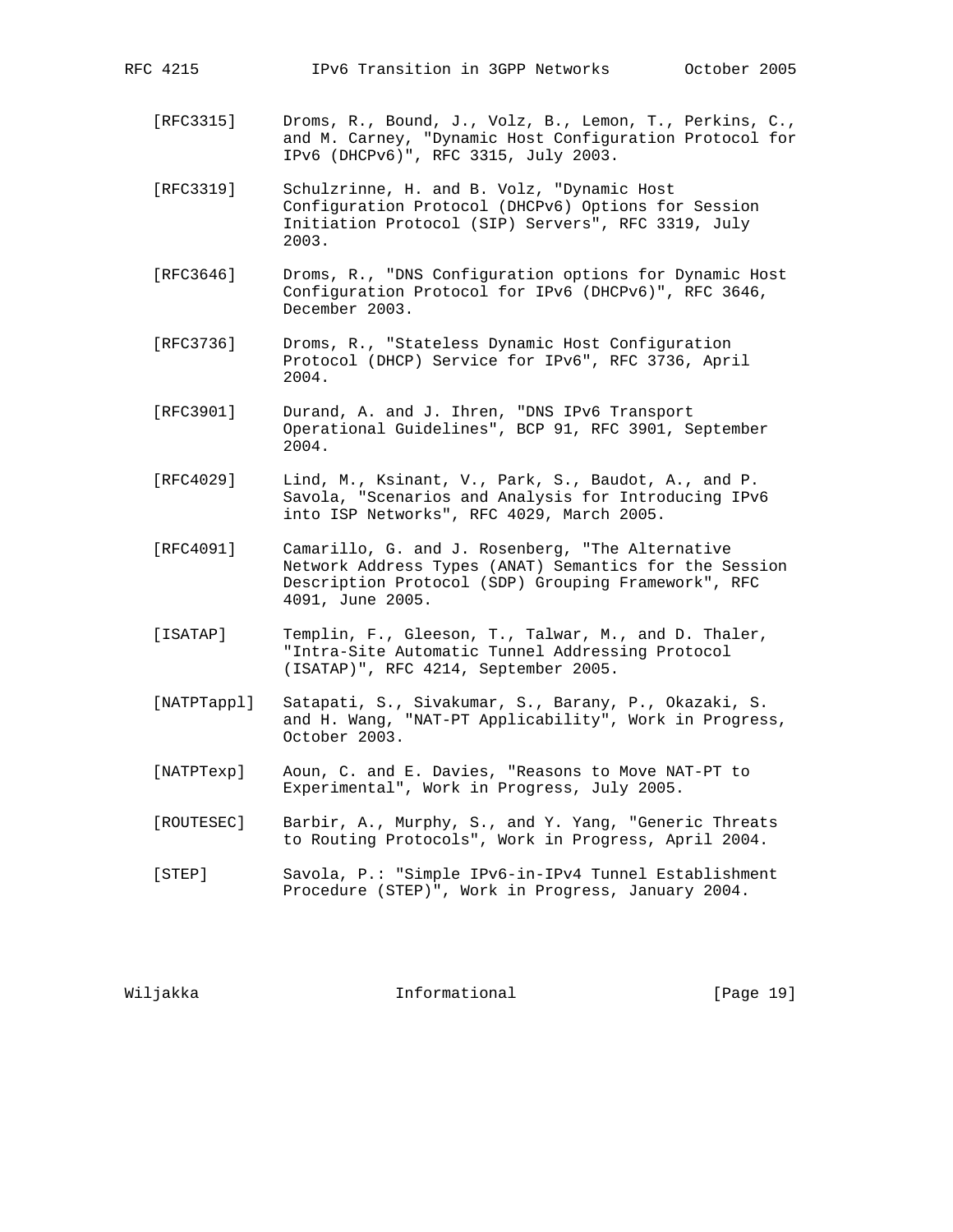- [V6SEC] Savola, P.: "IPv6 Transition/Co-existence Security Considerations", Work in Progress, February 2004.
- [zeroconf] Nielsen, K., Morelli, M., Palet, J., Soininen, J., and J. Wiljakka, "Goals for Zero-Configuration Tunneling in 3GPP", Work in Progress, October 2004.
- [3GPP-24.008] 3GPP TS 24.008 V5.8.0, "Mobile radio interface Layer 3 specification; Core network protocols; Stage 3 (Release 5)", June 2003.
- [OMA-CP] OMA Client Provisioning: Provisioning Architecture Overview Version 1.1, OMA-WAP-ProvArch-v1\_1-20021112-C, Open Mobile Alliance, 12-Nov-2002.

# 9. Contributors

 Pekka Savola has contributed both text and his IPv6 experience to this document. He has provided a large number of helpful comments on the v6ops mailing list. Allison Mankin has contributed text for IMS Scenario 1 (Section 4.1).

10. Authors and Acknowledgements

This document was written by:

 Alain Durand, Comcast <alain\_durand@cable.comcast.com>

 Karim El-Malki, Ericsson Radio Systems <Karim.El-Malki@era.ericsson.se>

 Niall Richard Murphy, Enigma Consulting Limited <niallm@enigma.ie>

 Hugh Shieh, AT&T Wireless <hugh.shieh@attws.com>

 Jonne Soininen, Nokia <jonne.soininen@nokia.com>

 Hesham Soliman, Flarion <h.soliman@flarion.com>

Wiljakka Informational [Page 20]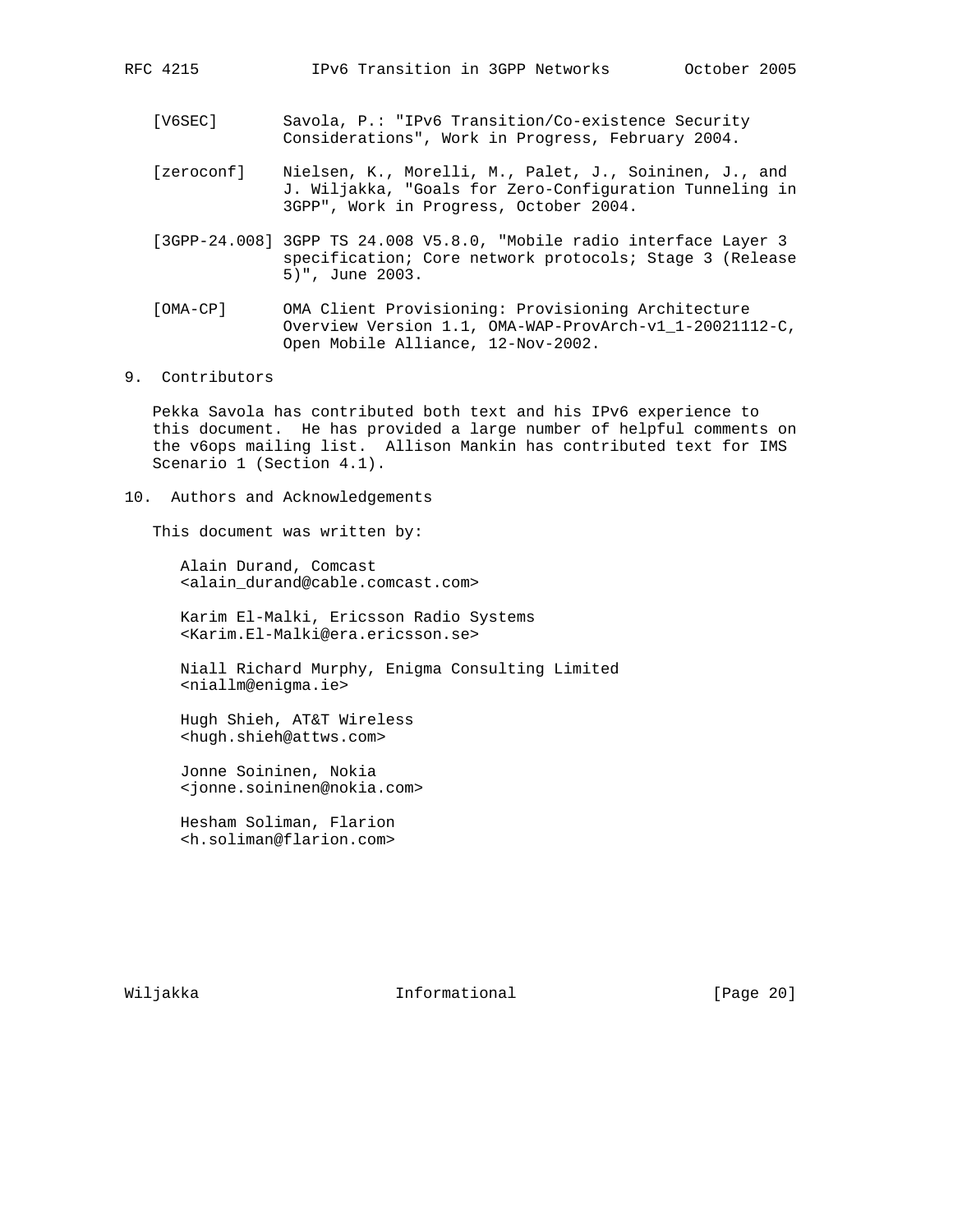Margaret Wasserman, ThingMagic <margaret@thingmagic.com>

 Juha Wiljakka, Nokia <juha.wiljakka@nokia.com>

 The authors would like to give special thanks to Spencer Dawkins for proofreading.

 The authors would like to thank Heikki Almay, Gabor Bajko, Gonzalo Camarillo, Ajay Jain, Jarkko Jouppi, David Kessens, Ivan Laloux, Allison Mankin, Jasminko Mulahusic, Janne Rinne, Andreas Schmid, Pedro Serna, Fred Templin, Anand Thakur, and Rod Van Meter for their valuable input.

Wiljakka **Informational** Informational [Page 21]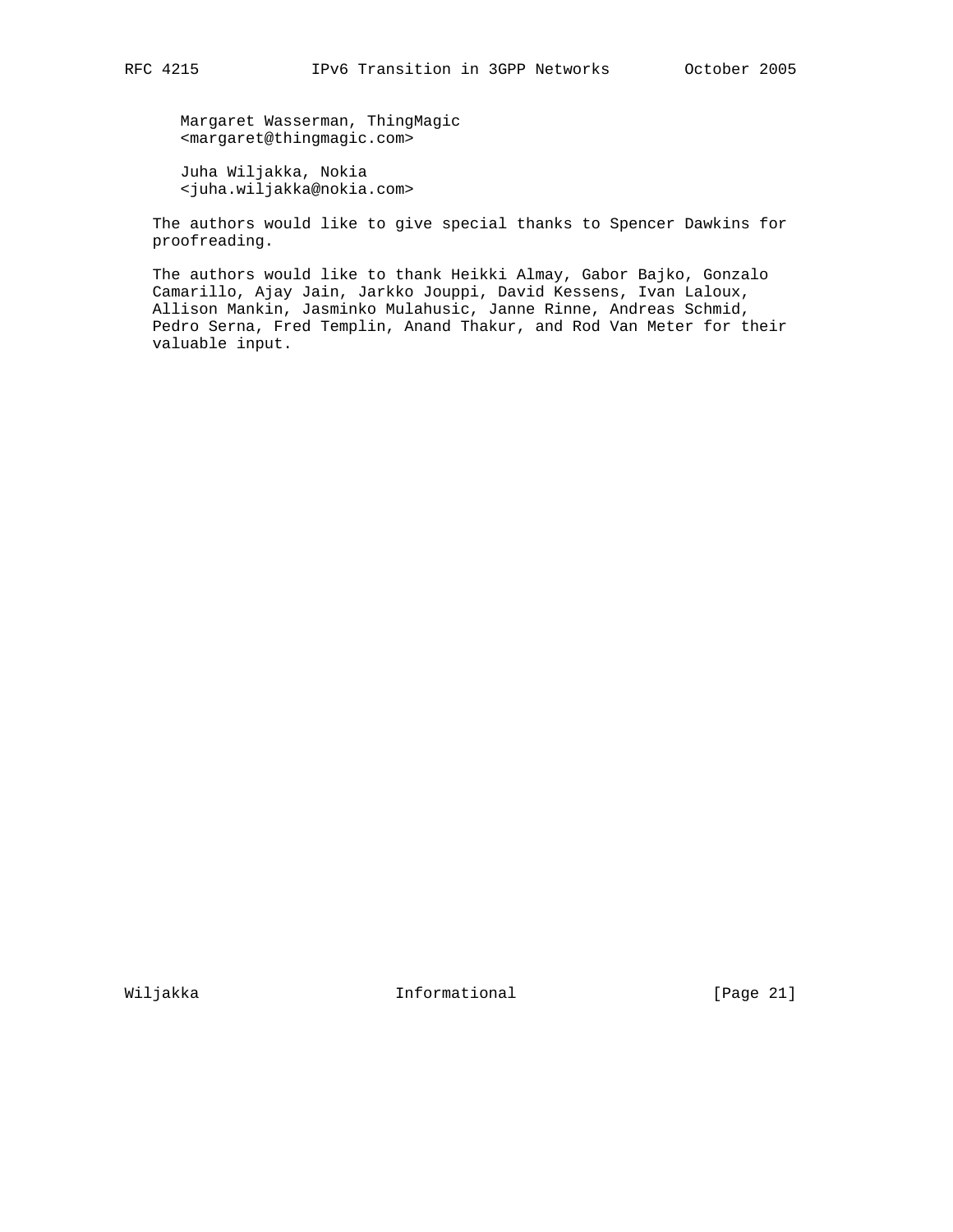Appendix A - On the Use of Generic Translators in the 3GPP Networks

 This appendix lists mainly 3GPP-specific arguments about generic translators, even though the use of generic translators is discouraged.

 Due to the significant lack of IPv4 addresses in some domains, port multiplexing is likely to be a necessary feature for translators (i.e., NAPT-PT). If NAPT-PT is used, it needs to be placed on the GGSN external interface (Gi), typically separate from the GGSN. NAPT-PT can be installed, for example, on the edge of the operator's network and the public Internet. NAPT-PT will intercept DNS requests and other applications that include IP addresses in their payloads, translate the IP header (and payload for some applications if necessary), and forward packets through its IPv4 interface.

 NAPT-PT introduces limitations that are expected to be magnified within the 3GPP architecture. [NATPTappl] discusses the applicability of NAT-PT in more detail. [NATPTexp] discusses general issues with all forms of IPv6-IPv4 translation.

 3GPP networks are expected to handle a very large number of subscribers on a single GGSN (default router). Each GGSN is expected to handle hundreds of thousands of connections. Furthermore, high reliability is expected for 3GPP networks. Consequently, a single point of failure on the GGSN external interface would raise concerns on the overall network reliability. In addition, IPv6 users are expected to use delay-sensitive applications provided by IMS. Hence, there is a need to minimize forwarding delays within the IP backbone. Furthermore, due to the unprecedented number of connections handled by the default routers (GGSN) in 3GPP networks, a network design that forces traffic to go through a single node at the edge of the network (typical NAPT-PT configuration) is not likely to scale. Translation mechanisms should allow for multiple translators, for load sharing and redundancy purposes.

 To minimize the problems associated with NAPT-PT, the following actions can be recommended:

- 1. Separate the DNS ALG from the NAPT-PT node (in the "IPv6 to IPv4" case).
- 2. Ensure (if possible) that NAPT-PT does not become a single point of failure.

Wiljakka Informational [Page 22]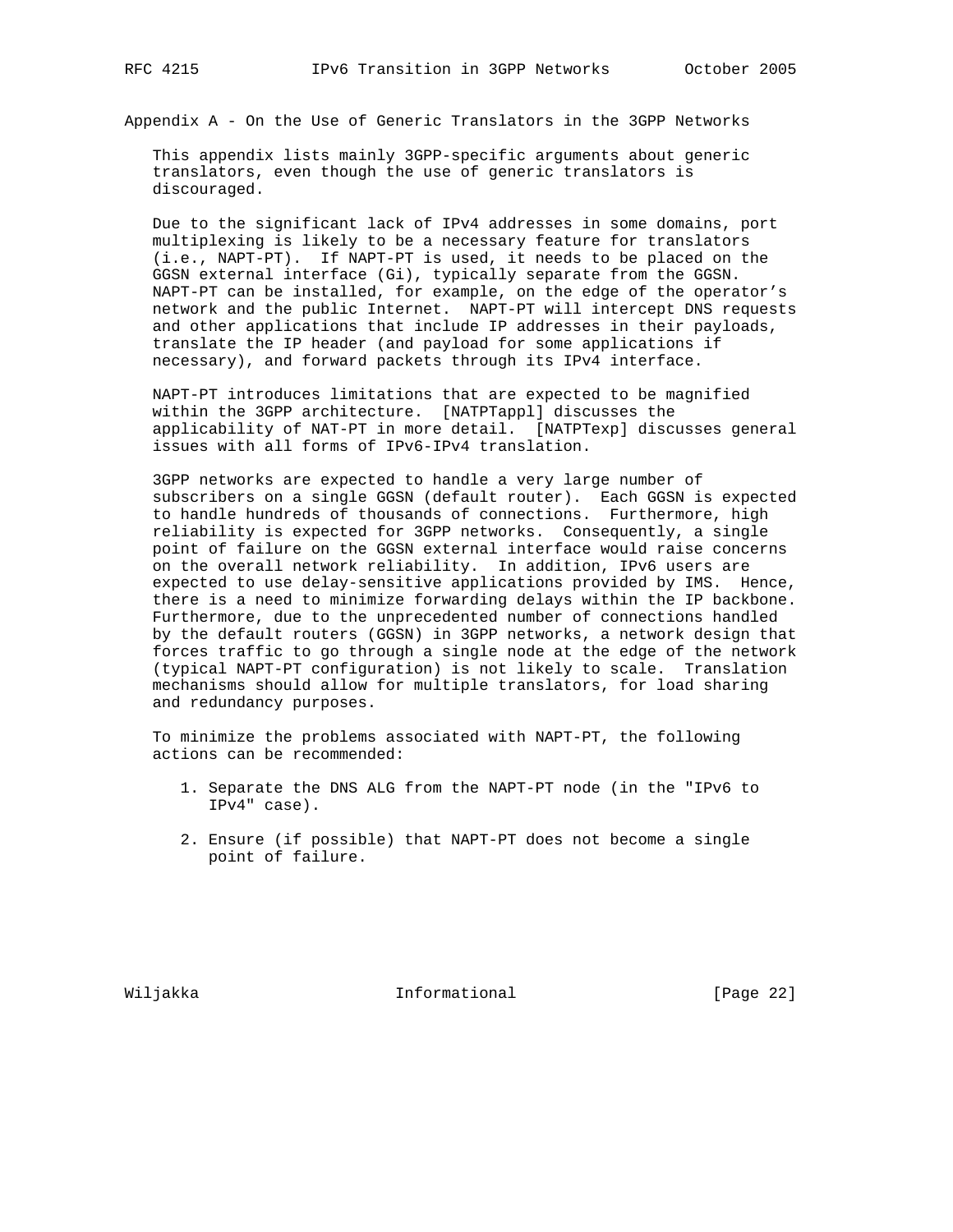3. Allow for load sharing between different translators. That is, it should be possible for different connections to go through different translators. Note that load sharing alone does not prevent NAPT-PT from becoming a single point of failure.

Editor's Contact Information

 Comments or questions regarding this document should be sent to the v6ops mailing list or directly to the document editor:

 Juha Wiljakka Nokia Visiokatu 3 FIN-33720 TAMPERE, Finland

 Phone: +358 7180 48372 EMail: juha.wiljakka@nokia.com

Wiljakka Informational [Page 23]